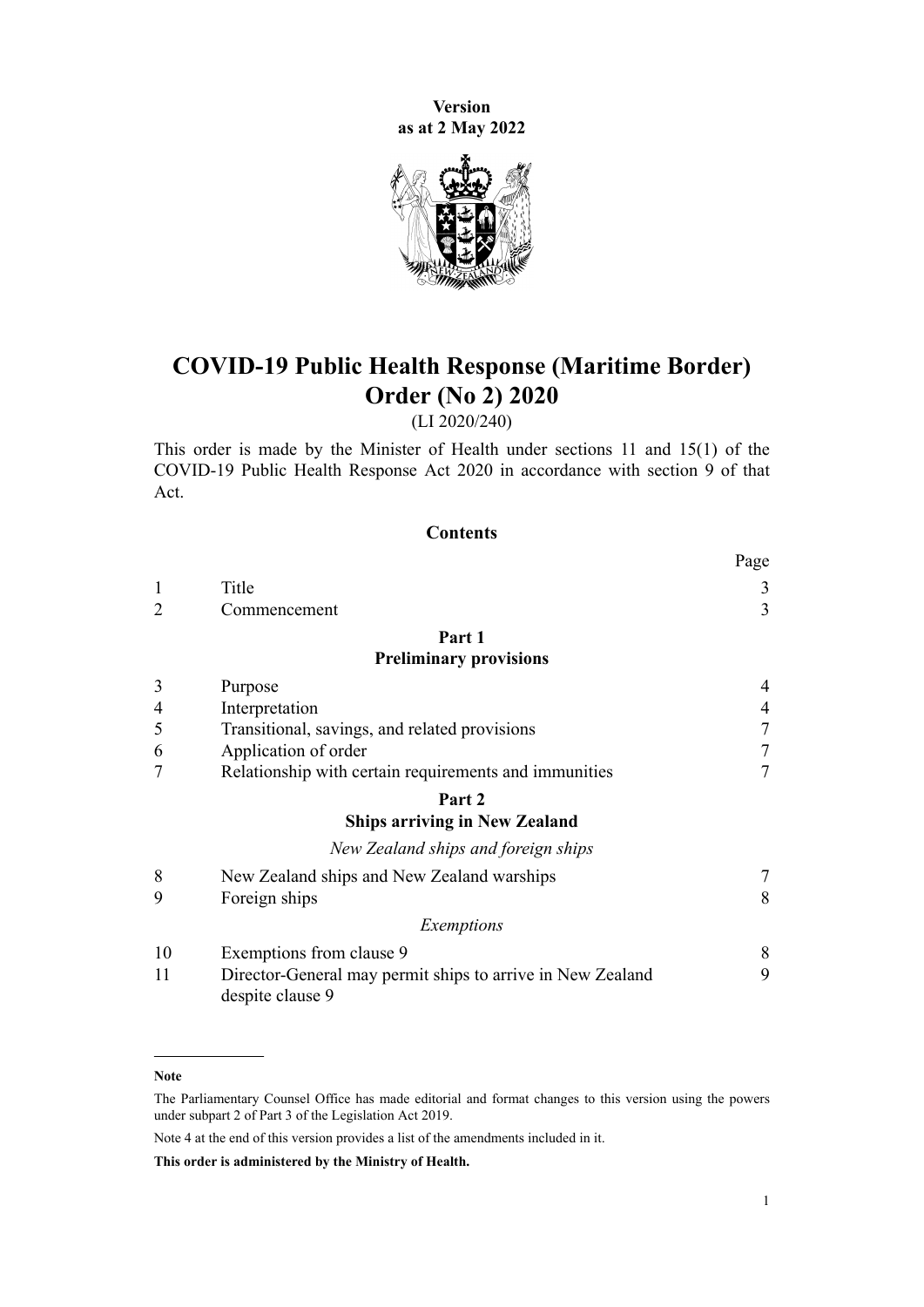| <b>COVID-19 Public Health Response (Maritime Border)</b><br>Order (No 2) 2020                         | Version as at<br>2 May 2022                                                                                                                                                                                             |
|-------------------------------------------------------------------------------------------------------|-------------------------------------------------------------------------------------------------------------------------------------------------------------------------------------------------------------------------|
| Matters relevant to Director-General giving permission under<br>clause 11                             | 10                                                                                                                                                                                                                      |
| Exemption for ships in distress or other difficulties                                                 | 11                                                                                                                                                                                                                      |
| Requirement to give notice of arrival                                                                 |                                                                                                                                                                                                                         |
| Master to give notice of arrival                                                                      | 12                                                                                                                                                                                                                      |
| Form and content of notice of arrival                                                                 | 12                                                                                                                                                                                                                      |
| Requirement to ensure awareness of requirements                                                       |                                                                                                                                                                                                                         |
| Master to ensure awareness of COVID-19 testing and self-isolation<br>requirements                     | 14                                                                                                                                                                                                                      |
| Part 3                                                                                                |                                                                                                                                                                                                                         |
| Testing, self-isolation, and isolation                                                                |                                                                                                                                                                                                                         |
| Testing requirements                                                                                  |                                                                                                                                                                                                                         |
| Person who arrives by ship must undergo testing for COVID-19                                          | 14                                                                                                                                                                                                                      |
| Master to notify COVID-19 test results                                                                | 14                                                                                                                                                                                                                      |
| boards ship [Revoked]                                                                                 | 15                                                                                                                                                                                                                      |
| Transfers to MIQF                                                                                     |                                                                                                                                                                                                                         |
| Chief executive may authorise person to isolate in MIQF (whether<br>or not self-isolating)            | 15                                                                                                                                                                                                                      |
| Exemptions for persons disembarking ship                                                              |                                                                                                                                                                                                                         |
| [Revoked]                                                                                             |                                                                                                                                                                                                                         |
|                                                                                                       | 16                                                                                                                                                                                                                      |
| Certain arrivals not required to complete period of isolation or<br>quarantine to disembark [Revoked] | 16                                                                                                                                                                                                                      |
| Person may disembark to undertake essential task [Revoked]                                            | 16                                                                                                                                                                                                                      |
| Testing and medical examination                                                                       |                                                                                                                                                                                                                         |
| [Revoked]                                                                                             |                                                                                                                                                                                                                         |
| Obligation to undergo testing and medical examination [Revoked]                                       | 16                                                                                                                                                                                                                      |
| Testing of crew leaving ship to depart New Zealand by air<br>[Revoked]                                | 16                                                                                                                                                                                                                      |
| Isolation or quarantine in accordance with Isolation and<br>Quarantine Order                          |                                                                                                                                                                                                                         |
| [Revoked]                                                                                             |                                                                                                                                                                                                                         |
| Transfer to place of isolation or quarantine and start time                                           | 16                                                                                                                                                                                                                      |
|                                                                                                       |                                                                                                                                                                                                                         |
|                                                                                                       |                                                                                                                                                                                                                         |
|                                                                                                       | 17                                                                                                                                                                                                                      |
|                                                                                                       | Requirement to remain in isolation or quarantine when new person<br>Requirements for disembarking [Revoked]<br>[Revoked]<br>Ships in isolation or quarantine<br>[Revoked]<br>Ships in isolation or quarantine [Revoked] |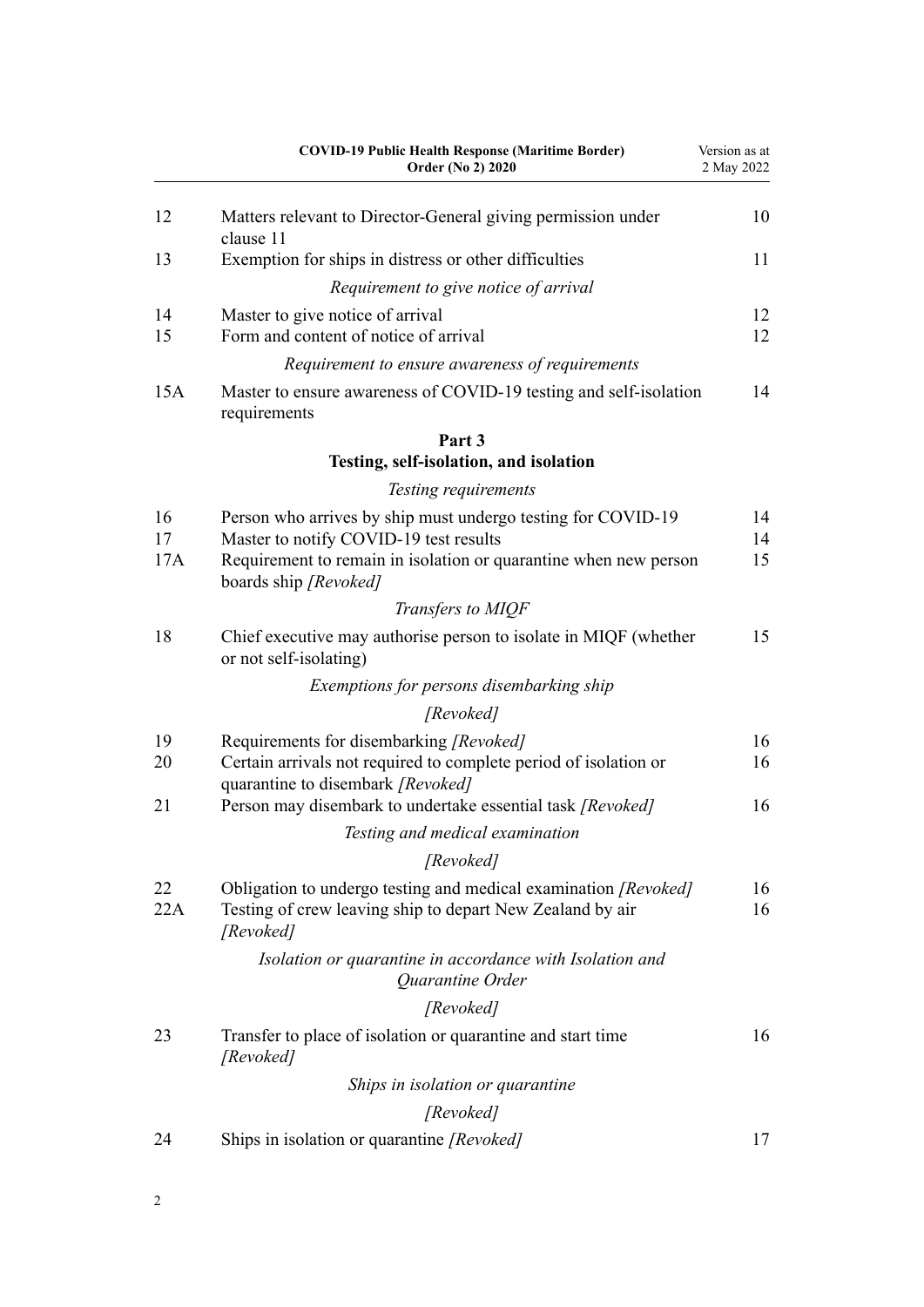<span id="page-2-0"></span>

| Version as at<br>2 May 2022 | <b>COVID-19 Public Health Response (Maritime Border)</b><br>Order (No 2) 2020                                                                                                                                                                                                         | cl <sub>2</sub> |  |
|-----------------------------|---------------------------------------------------------------------------------------------------------------------------------------------------------------------------------------------------------------------------------------------------------------------------------------|-----------------|--|
| 25<br>25A                   | Obligations of persons undertaking necessary tasks [Revoked]<br>Medical officers of health may exercise powers in relation to<br>persons undertaking necessary tasks [Revoked]                                                                                                        | 17<br>17        |  |
|                             | Part 4                                                                                                                                                                                                                                                                                |                 |  |
|                             | <b>Exemptions for arriving and departing crew</b>                                                                                                                                                                                                                                     |                 |  |
|                             | [Revoked]                                                                                                                                                                                                                                                                             |                 |  |
|                             | Crew departing New Zealand                                                                                                                                                                                                                                                            |                 |  |
|                             | [Revoked]                                                                                                                                                                                                                                                                             |                 |  |
| 26                          | Exemption for certain crew departing New Zealand [Revoked]                                                                                                                                                                                                                            | 17              |  |
|                             | Crew arriving in New Zealand                                                                                                                                                                                                                                                          |                 |  |
|                             | [Revoked]                                                                                                                                                                                                                                                                             |                 |  |
| 27<br>28<br>29              | Exempt crew members arriving in New Zealand by air [Revoked]<br>Other crew members who arrive in New Zealand by air [Revoked]<br>Requirements relating to crew members who travel to or from<br>security designated aerodrome, ship, or place of isolation or<br>quarantine [Revoked] | 18<br>18<br>18  |  |
|                             | Part 4A                                                                                                                                                                                                                                                                               |                 |  |
|                             | <b>Infringement offences</b>                                                                                                                                                                                                                                                          |                 |  |
|                             | [Revoked]                                                                                                                                                                                                                                                                             |                 |  |
| 29A                         | Infringement offences [Revoked]                                                                                                                                                                                                                                                       | 18              |  |
|                             | Part 5                                                                                                                                                                                                                                                                                |                 |  |
|                             | Other exemptions and revocation                                                                                                                                                                                                                                                       |                 |  |
|                             | Other exemptions                                                                                                                                                                                                                                                                      |                 |  |
| 30                          | Exemption from clauses 14 to 17                                                                                                                                                                                                                                                       | 18              |  |
| 31<br>31A                   | Exemption from clauses 8 to 17<br>Power for Minister to grant exemptions from this order                                                                                                                                                                                              | 19<br>20        |  |
| 32                          | Revocation                                                                                                                                                                                                                                                                            | 20              |  |
|                             | <b>Schedule 1</b><br>Transitional, savings, and related provisions                                                                                                                                                                                                                    | 21              |  |
|                             | Order                                                                                                                                                                                                                                                                                 |                 |  |
| 1                           | <b>Title</b>                                                                                                                                                                                                                                                                          |                 |  |

This order is the COVID-19 Public Health Response (Maritime Border) Order (No 2) 2020.

## **2 Commencement**

This order comes into force at 11.59 pm on 6 September 2020.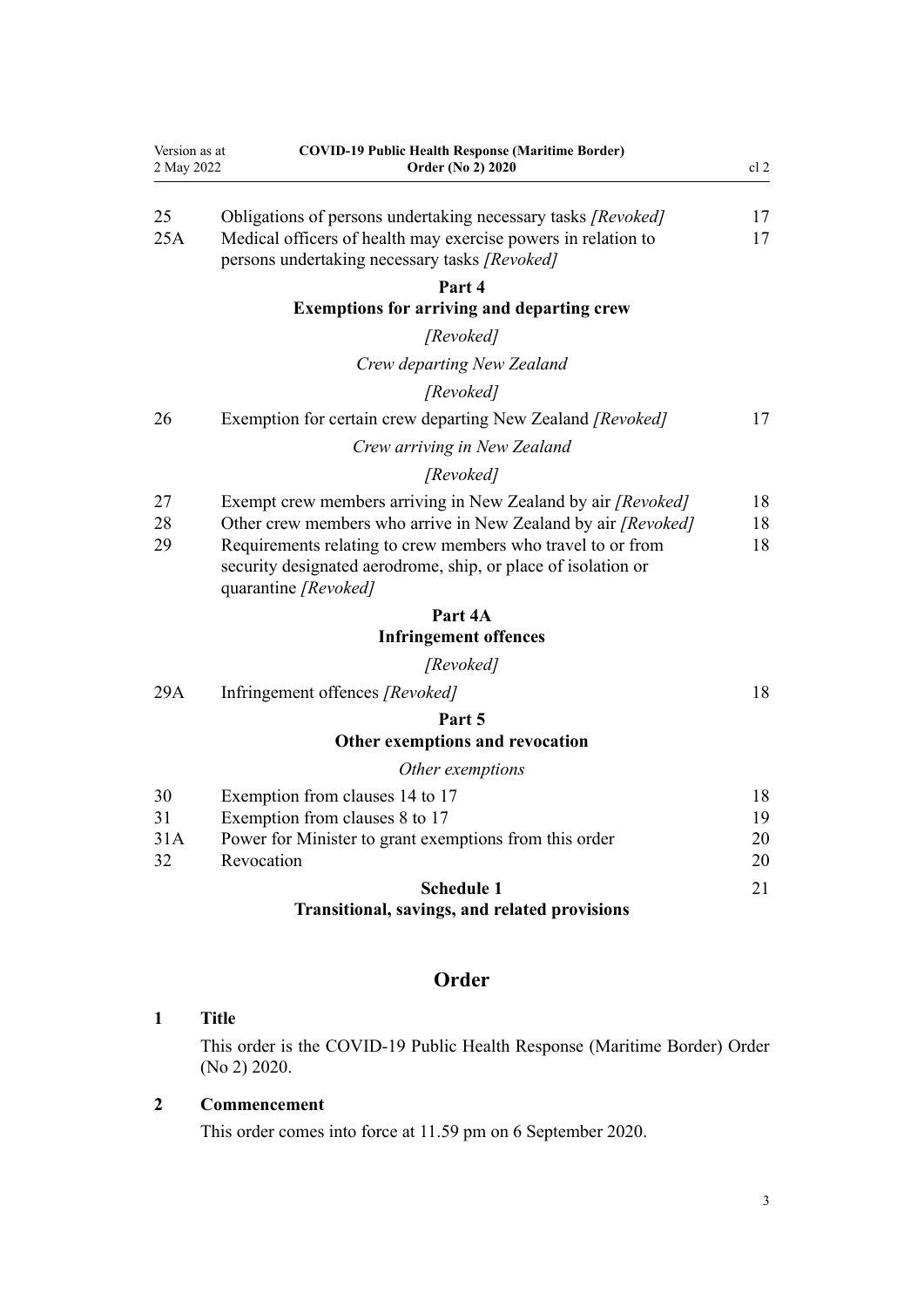## **Part 1**

## **Preliminary provisions**

### <span id="page-3-0"></span>**3 Purpose**

The purpose of this order is to prevent, and limit the risk of, an outbreak, or the spread, of COVID-19 by—

- (a) restricting which ships may arrive in New Zealand; and
- (b) requiring people who arrive in New Zealand by sea to undergo testing for COVID-19; and
- (c) enabling the safe transfer of crew.

Compare: LI 2020/134 [cl 3](http://legislation.govt.nz/pdflink.aspx?id=LMS363155)

Clause 3(b): replaced, at 11.59 pm on 2 May 2022, by [clause 4](http://legislation.govt.nz/pdflink.aspx?id=LMS679850) of the COVID-19 Public Health Response (Maritime Border and Other Matters) Amendment Order 2022 (SL 2022/125).

### **4 Interpretation**

(1) In this order, unless the context otherwise requires,—

**Act** means the [COVID-19 Public Health Response Act 2020](http://legislation.govt.nz/pdflink.aspx?id=LMS344121)

### **arrive in New Zealand**,—

- (a) in relation to a person, means to enter into New Zealand from a point outside New Zealand by any means, whether lawfully or unlawfully; and
- (b) in relation to a ship, means to arrive in New Zealand from a point outside New Zealand,—
	- (i) whether lawfully or unlawfully; and
	- (ii) whether or not the ship does any of the following:
		- (A) lands, berths, moors, anchors, or stops at any place within New Zealand:
		- (B) hovers above any place within New Zealand:
		- (C) otherwise arrives at any place within New Zealand

cargo ship means a ship that is a commercial craft and that is carrying primarily cargo into or out of New Zealand

**compulsory testing** has the meaning given to it by [clause 16\(1\)](#page-13-0)

**crew**—

- (a) means the persons employed or engaged in any capacity on board a ship; and
- (b) includes—
	- (i) a master; and
	- (ii) a person who is temporarily working on a ship; but
- (c) does not include a pilot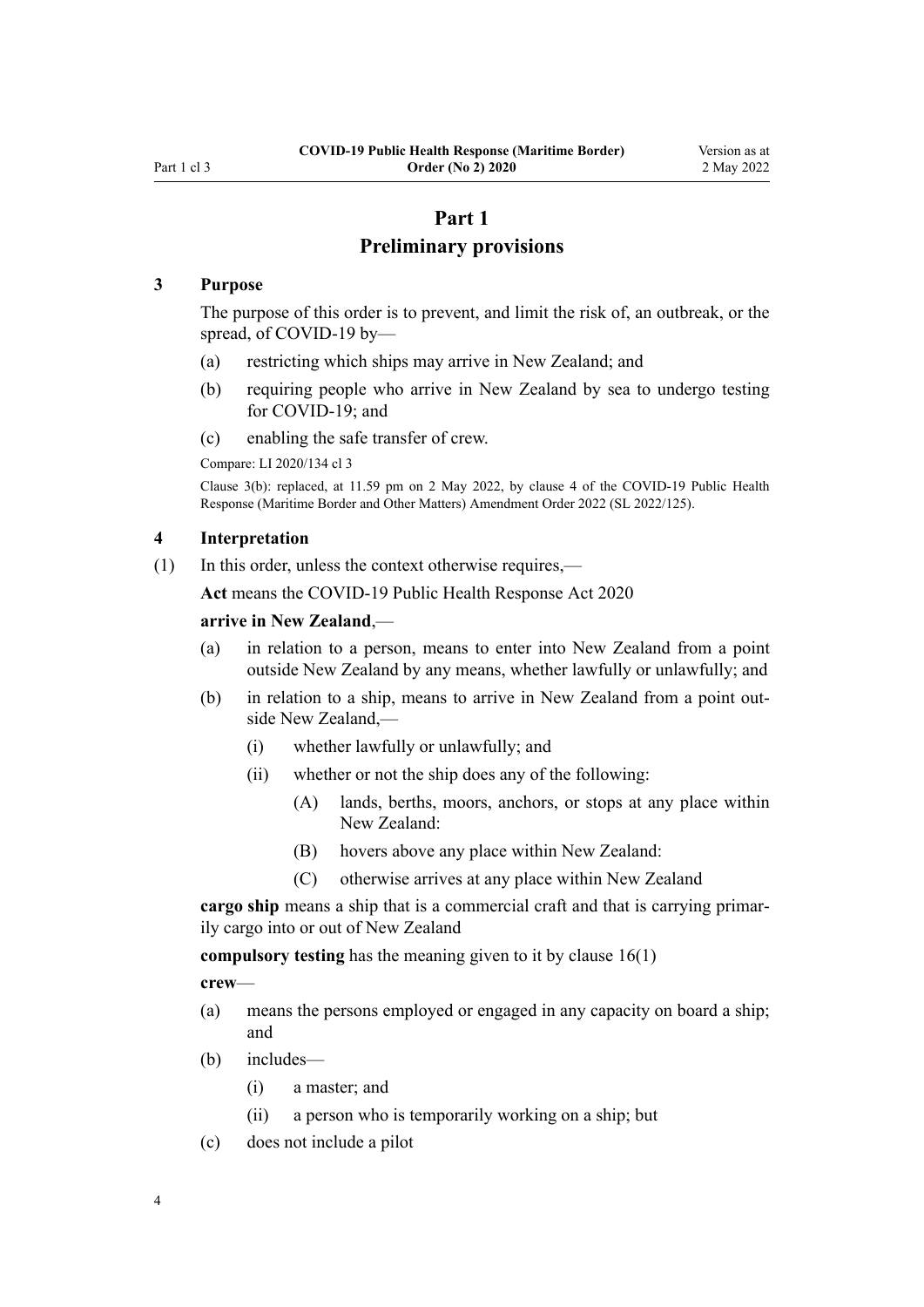**exclusive economic zone**, in relation to New Zealand, has the same meaning as in [section 9](http://legislation.govt.nz/pdflink.aspx?id=DLM442682) of the Territorial Sea, Contiguous Zone, and Exclusive Economic Zone Act 1977

**fishing ship** has the same meaning as in [section 2\(1\)](http://legislation.govt.nz/pdflink.aspx?id=DLM334667) of the Maritime Transport Act 1994

**foreign ship** has the same meaning as in [clause 1\(1\)](http://legislation.govt.nz/pdflink.aspx?id=LMS94616) of Schedule 5A of the Customs and Excise Act 2018

**foreign State ship** means—

- (a) a warship of any State other than New Zealand; and
- (b) a ship owned or operated by any State other than New Zealand, if the ship is being operated for non-commercial purposes

**health protection officer** has the same meaning as in [section 2\(1\)](http://legislation.govt.nz/pdflink.aspx?id=DLM305845) of the Health Act 1956

**high risk infringement offence** means the high risk class of infringement offence prescribed by [regulation 5\(1\)](http://legislation.govt.nz/pdflink.aspx?id=LMS600713) of the COVID-19 Public Health Response (Infringement Offences) Regulations 2021

high seas has the same meaning as in [clause 1\(1\)](http://legislation.govt.nz/pdflink.aspx?id=LMS94616) of Schedule 5A of the Customs and Excise Act 2018

**master** has the same meaning as in [section 2\(1\)](http://legislation.govt.nz/pdflink.aspx?id=DLM334667) of the Maritime Transport Act 1994

**medical officer of health** has the same meaning as in [section 2\(1\)](http://legislation.govt.nz/pdflink.aspx?id=DLM305845) of the Health Act 1956

**New Zealand citizen** has the same meaning as in [section 4](http://legislation.govt.nz/pdflink.aspx?id=DLM1440311) of the Immigration Act 2009

**New Zealand Government ship** has the same meaning as in [section 2\(1\)](http://legislation.govt.nz/pdflink.aspx?id=DLM442587) of the Territorial Sea, Contiguous Zone, and Exclusive Economic Zone Act 1977

**New Zealand ship** has the same meaning as in [clause 1\(1\)](http://legislation.govt.nz/pdflink.aspx?id=LMS94616) of Schedule 5A of the Customs and Excise Act 2018

**offshore installation** has the same meaning as in [section 222\(1\)](http://legislation.govt.nz/pdflink.aspx?id=DLM336955) of the Maritime Transport Act 1994

**pilot** has the same meaning as in [section 2\(1\)](http://legislation.govt.nz/pdflink.aspx?id=DLM334667) of the Maritime Transport Act 1994

**port** has the same meaning as in [section 2\(1\)](http://legislation.govt.nz/pdflink.aspx?id=DLM334667) of the Maritime Transport Act 1994

**ship** has the same meaning as in [section 2\(1\)](http://legislation.govt.nz/pdflink.aspx?id=DLM334667) of the Maritime Transport Act 1994

**territorial sea**, in relation to New Zealand, has the same meaning as in [section](http://legislation.govt.nz/pdflink.aspx?id=DLM442665) [3](http://legislation.govt.nz/pdflink.aspx?id=DLM442665) of the Territorial Sea, Contiguous Zone, and Exclusive Economic Zone Act 1977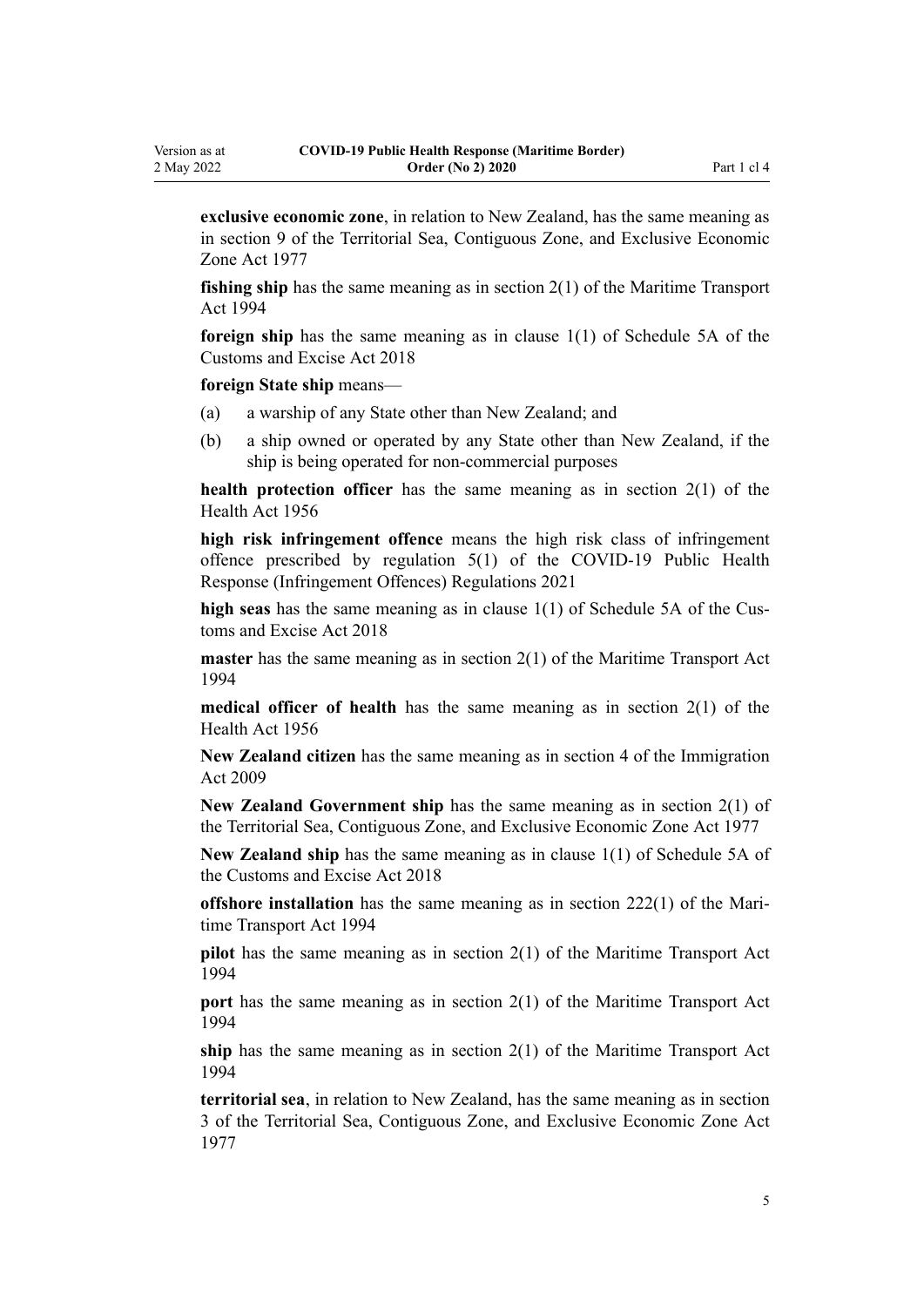**United Nations Convention on the Law of the Sea** has the same meaning as Convention in [section 2](http://legislation.govt.nz/pdflink.aspx?id=DLM393759) of the United Nations Convention on the Law of the Sea Act 1996

**warship** has the same meaning as in [section 2\(1\)](http://legislation.govt.nz/pdflink.aspx?id=DLM334667) of the Maritime Transport Act 1994.

(2) *[Revoked]*

Compare: LI 2020/134 [cl 4](http://legislation.govt.nz/pdflink.aspx?id=LMS363208)

Clause 4(1) **aircraft**: revoked, at 11.59 pm on 2 May 2022, by [clause 5\(1\)](http://legislation.govt.nz/pdflink.aspx?id=LMS679873) of the COVID-19 Public Health Response (Maritime Border and Other Matters) Amendment Order 2022 (SL 2022/125).

Clause 4(1) **compulsory testing**: inserted, at 11.59 pm on 2 May 2022, by [clause 5\(3\)](http://legislation.govt.nz/pdflink.aspx?id=LMS679873) of the COVID-19 Public Health Response (Maritime Border and Other Matters) Amendment Order 2022 (SL 2022/125).

Clause 4(1) **crew** paragraph (c): amended, at 11.59 pm on 2 May 2022, by [clause 5\(2\)](http://legislation.govt.nz/pdflink.aspx?id=LMS679873) of the COVID-19 Public Health Response (Maritime Border and Other Matters) Amendment Order 2022 (SL 2022/125).

Clause 4(1) **Customs officer**: revoked, at 11.59 pm on 2 May 2022, by [clause 5\(1\)](http://legislation.govt.nz/pdflink.aspx?id=LMS679873) of the COVID-19 Public Health Response (Maritime Border and Other Matters) Amendment Order 2022 (SL 2022/125).

Clause 4(1) **depart from New Zealand**: revoked, at 11.59 pm on 2 May 2022, by [clause 5\(1\)](http://legislation.govt.nz/pdflink.aspx?id=LMS679873) of the COVID-19 Public Health Response (Maritime Border and Other Matters) Amendment Order 2022 (SL 2022/125).

Clause 4(1) **exempt crew member**: revoked, at 11.59 pm on 2 May 2022, by [clause 5\(1\)](http://legislation.govt.nz/pdflink.aspx?id=LMS679873) of the COVID-19 Public Health Response (Maritime Border and Other Matters) Amendment Order 2022 (SL 2022/125).

Clause 4(1) **health practitioner**: revoked, at 11.59 pm on 2 May 2022, by [clause 5\(1\)](http://legislation.govt.nz/pdflink.aspx?id=LMS679873) of the COVID-19 Public Health Response (Maritime Border and Other Matters) Amendment Order 2022 (SL 2022/125).

Clause 4(1) **high risk infringement offence**: inserted, at 11.59 pm on 2 May 2022, by [clause 5\(3\)](http://legislation.govt.nz/pdflink.aspx?id=LMS679873) of the COVID-19 Public Health Response (Maritime Border and Other Matters) Amendment Order 2022 (SL 2022/125).

Clause 4(1) **Isolation and Quarantine order**: revoked, at 11.59 pm on 2 May 2022, by [clause 5\(1\)](http://legislation.govt.nz/pdflink.aspx?id=LMS679873) of the COVID-19 Public Health Response (Maritime Border and Other Matters) Amendment Order 2022 (SL 2022/125).

Clause 4(1) **isolation or quarantine**: revoked, at 11.59 pm on 2 May 2022, by [clause 5\(1\)](http://legislation.govt.nz/pdflink.aspx?id=LMS679873) of the COVID-19 Public Health Response (Maritime Border and Other Matters) Amendment Order 2022 (SL 2022/125).

Clause 4(1) **isolation or quarantine plan**: revoked, at 11.59 pm on 2 May 2022, by [clause 5\(1\)](http://legislation.govt.nz/pdflink.aspx?id=LMS679873) of the COVID-19 Public Health Response (Maritime Border and Other Matters) Amendment Order 2022 (SL 2022/125).

Clause 4(1) **last contact**: revoked, at 11.59 pm on 2 May 2022, by [clause 5\(1\)](http://legislation.govt.nz/pdflink.aspx?id=LMS679873) of the COVID-19 Pub‐ lic Health Response (Maritime Border and Other Matters) Amendment Order 2022 (SL 2022/125).

Clause 4(1) **low-risk indicators**: revoked, at 11.59 pm on 2 May 2022, by [clause 5\(1\)](http://legislation.govt.nz/pdflink.aspx?id=LMS679873) of the COVID-19 Public Health Response (Maritime Border and Other Matters) Amendment Order 2022 (SL 2022/125).

Clause 4(1) **new person**: revoked, at 11.59 pm on 2 May 2022, by [clause 5\(1\)](http://legislation.govt.nz/pdflink.aspx?id=LMS679873) of the COVID-19 Pub‐ lic Health Response (Maritime Border and Other Matters) Amendment Order 2022 (SL 2022/125).

Clause 4(1) **person who undertakes a necessary task**: revoked, at 11.59 pm on 2 May 2022, by [clause 5\(1\)](http://legislation.govt.nz/pdflink.aspx?id=LMS679873) of the COVID-19 Public Health Response (Maritime Border and Other Matters) Amend‐ ment Order 2022 (SL 2022/125).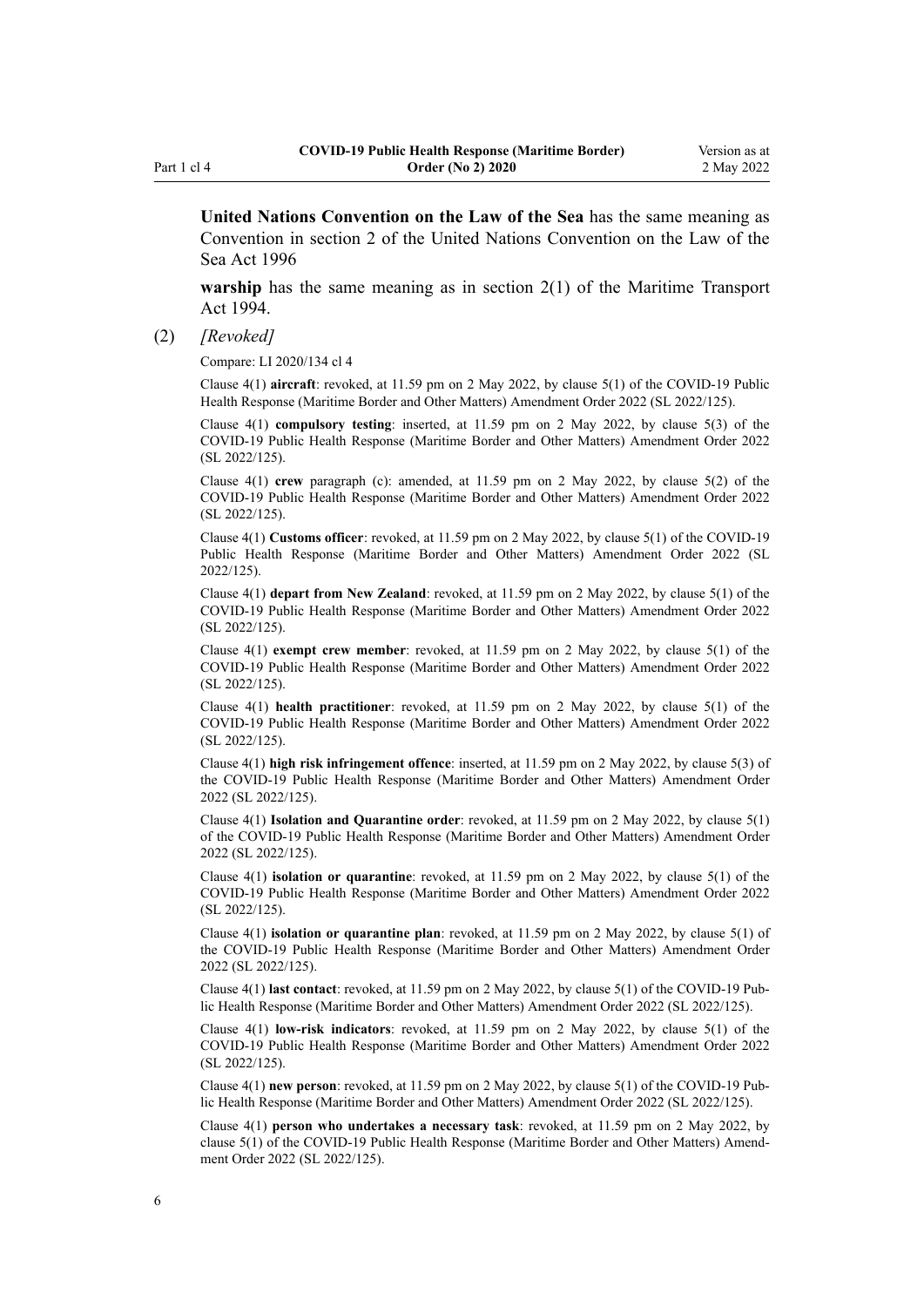<span id="page-6-0"></span>Clause 4(1) **physical distancing**: revoked, at 11.59 pm on 2 May 2022, by [clause 5\(1\)](http://legislation.govt.nz/pdflink.aspx?id=LMS679873) of the COVID-19 Public Health Response (Maritime Border and Other Matters) Amendment Order 2022 (SL 2022/125).

Clause 4(1) **place of isolation or quarantine**: revoked, at 11.59 pm on 2 May 2022, by [clause 5\(1\)](http://legislation.govt.nz/pdflink.aspx?id=LMS679873) of the COVID-19 Public Health Response (Maritime Border and Other Matters) Amendment Order 2022 (SL 2022/125).

Clause 4(1) **regulator**: revoked, at 11.59 pm on 2 May 2022, by [clause 5\(1\)](http://legislation.govt.nz/pdflink.aspx?id=LMS679873) of the COVID-19 Public Health Response (Maritime Border and Other Matters) Amendment Order 2022 (SL 2022/125).

Clause 4(1) **security designated aerodrome**: revoked, at 11.59 pm on 2 May 2022, by [clause 5\(1\)](http://legislation.govt.nz/pdflink.aspx?id=LMS679873) of the COVID-19 Public Health Response (Maritime Border and Other Matters) Amendment Order 2022 (SL 2022/125).

Clause 4(1) **specified ship**: revoked, at 11.59 pm on 2 May 2022, by [clause 5\(1\)](http://legislation.govt.nz/pdflink.aspx?id=LMS679873) of the COVID-19 Public Health Response (Maritime Border and Other Matters) Amendment Order 2022 (SL 2022/125).

Clause 4(2): revoked, at 11.59 pm on 2 May 2022, by [clause 5\(4\)](http://legislation.govt.nz/pdflink.aspx?id=LMS679873) of the COVID-19 Public Health Response (Maritime Border and Other Matters) Amendment Order 2022 (SL 2022/125).

#### **5 Transitional, savings, and related provisions**

The transitional, savings, and related provisions set out in [Schedule 1](#page-20-0) have effect according to their terms.

Compare: LI 2020/134 [cl 5](http://legislation.govt.nz/pdflink.aspx?id=LMS363209)

#### **6 Application of order**

This order applies to the whole of New Zealand.

### **7 Relationship with certain requirements and immunities**

- (1) Nothing in this order limits or affects any immigration requirements under any enactment.
- (2) Nothing in this order limits or affects the immunities of a foreign State ship or its crew.

Compare: LI 2020/134 [cl 7](http://legislation.govt.nz/pdflink.aspx?id=LMS363211)

## **Part 2**

### **Ships arriving in New Zealand**

*New Zealand ships and foreign ships*

#### **8 New Zealand ships and New Zealand warships**

A New Zealand ship or a New Zealand warship is not permitted to arrive in New Zealand unless the master of the ship is reasonably satisfied that every person on board the ship is—

(a) a New Zealand citizen; or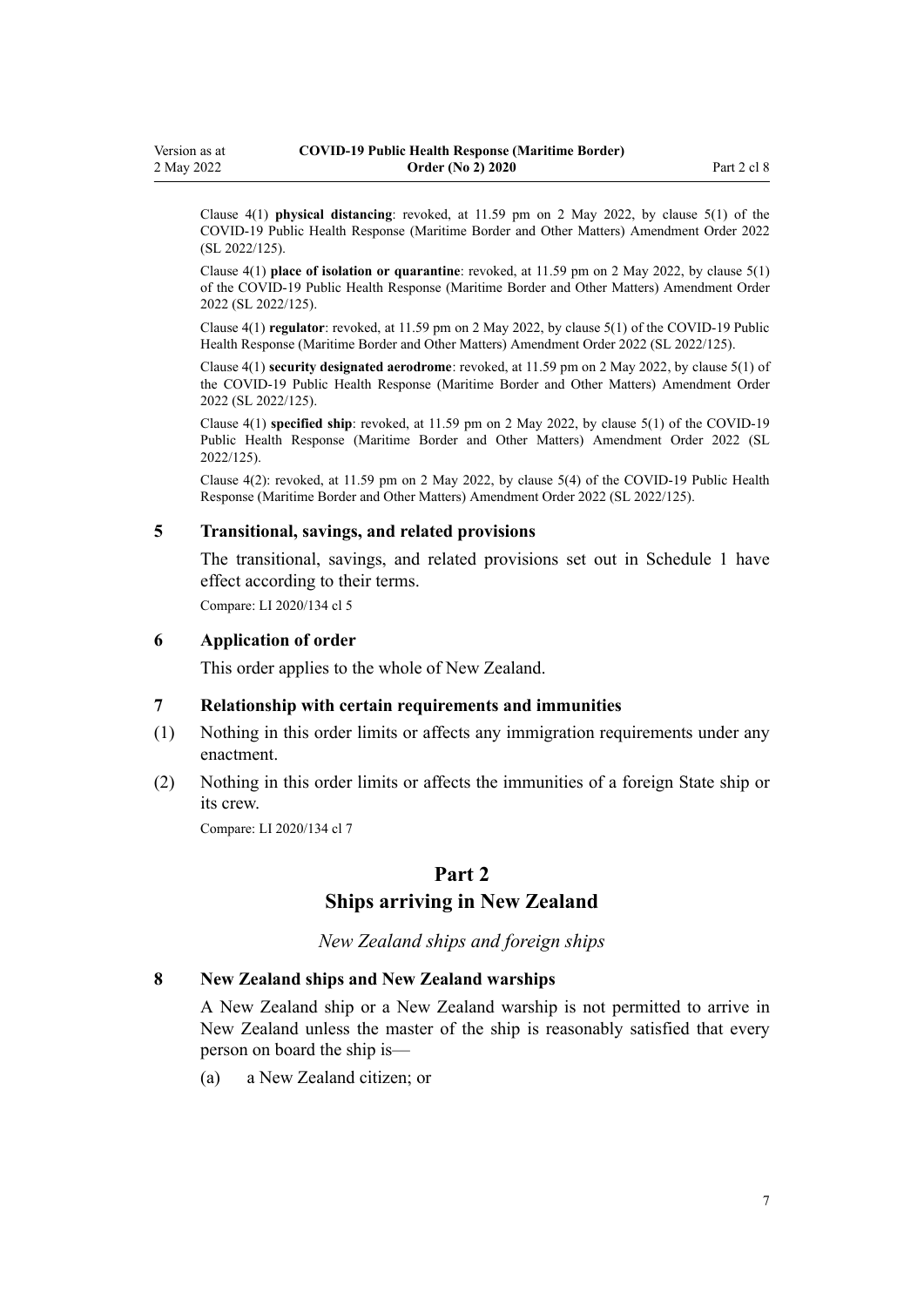<span id="page-7-0"></span>(b) a person who may travel to and be in New Zealand under [section 14\(1\)](http://legislation.govt.nz/pdflink.aspx?id=DLM1440596) of the Immigration Act 2009 (which relates to visa requirements for per‐ sons other than New Zealand citizens).

Compare: LI 2020/134 [cl 8](http://legislation.govt.nz/pdflink.aspx?id=LMS363214)

### **9 Foreign ships**

- (1) Foreign ships are not permitted to arrive in New Zealand.
- (2) Despite subclause (1), a foreign ship is permitted to exercise, in accordance with the United Nations Convention on the Law of the Sea, the right of —
	- (a) innocent passage through the territorial sea; or
	- (b) transit passage through straits used for international navigation.

Compare: LI 2020/134 [cl 9](http://legislation.govt.nz/pdflink.aspx?id=LMS363220)

### *Exemptions*

### **10 Exemptions from clause 9**

- (1) Despite clause  $9(1)$ ,—
	- (a) a foreign ship on which every person on board is a New Zealand citizen is permitted to arrive in New Zealand; and
	- (b) the foreign ships specified in subclause (2) are permitted to arrive in New Zealand if every person on board is—
		- (i) a New Zealand citizen; or
		- (ii) a person who may travel to and be in New Zealand under [section](http://legislation.govt.nz/pdflink.aspx?id=DLM1440596) [14\(1\)](http://legislation.govt.nz/pdflink.aspx?id=DLM1440596) of the Immigration Act 2009 (which relates to visa require‐ ments for persons other than New Zealand citizens).
- (2) For the purposes of subclause  $(1)(b)$ , the foreign ships are—
	- (a) a cargo ship that is arriving in New Zealand for the purpose of loading or unloading cargo:
	- (b) a fishing ship that is—
		- (i) unloading its catch; or
		- (ii) reprovisioning or refuelling, or both; or
		- (iii) embarking or disembarking its crew:
	- (c) a foreign State ship that has been granted diplomatic clearance by the Ministry of Foreign Affairs and Trade:
	- (d) a ship that has been granted permission to arrive in New Zealand by the Director-General in accordance with [clause 11.](#page-8-0)

Compare: LI 2020/134 [cl 10](http://legislation.govt.nz/pdflink.aspx?id=LMS363222)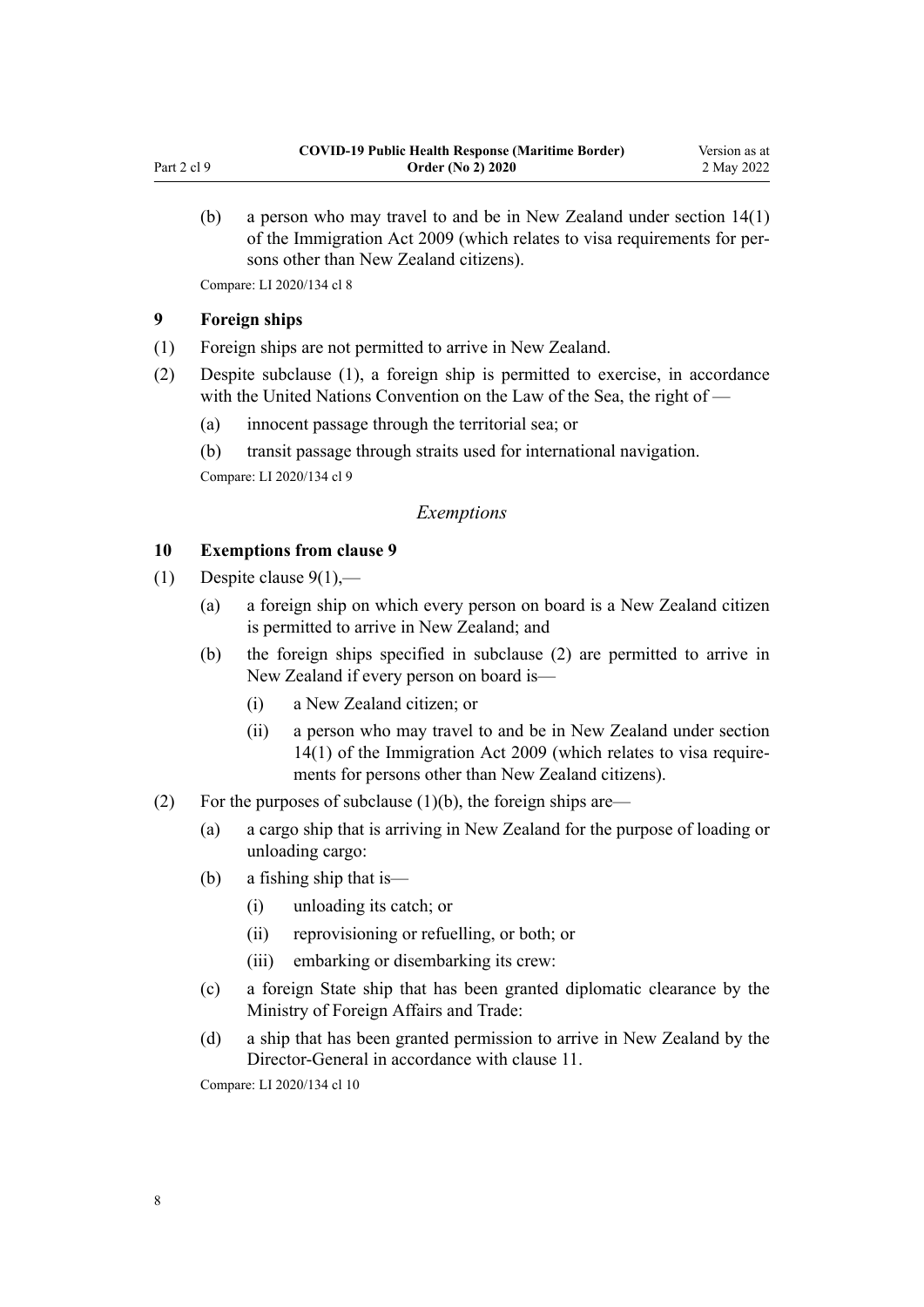<span id="page-8-0"></span>Clause  $10(1)(b)$ : amended, at  $11.59$  pm on 23 December 2020, by clause  $5(1)$  of the COVID-19 Public Health Response (Maritime Border) Order (No 2) Amendment Order 2020 (LI 2020/329).

Clause 10(2): amended, at 11.59 pm on 23 December 2020, by [clause 5\(2\)](http://legislation.govt.nz/pdflink.aspx?id=LMS437894) of the COVID-19 Public Health Response (Maritime Border) Order (No 2) Amendment Order 2020 (LI 2020/329).

Clause 10(2)(b)(iii): amended, at 11.59 pm on 2 May 2022, by [clause 6](http://legislation.govt.nz/pdflink.aspx?id=LMS679874) of the COVID-19 Public Health Response (Maritime Border and Other Matters) Amendment Order 2022 (SL 2022/125).

Clause  $10(2)(d)$ : amended, at 11.59 pm on 23 December 2020, by [clause 5\(3\)](http://legislation.govt.nz/pdflink.aspx?id=LMS437894) of the COVID-19 Public Health Response (Maritime Border) Order (No 2) Amendment Order 2020 (LI 2020/329).

### **11 Director-General may permit ships to arrive in New Zealand despite clause 9**

- (1) The Director-General may give permission for a ship to arrive in New Zealand only if—
	- (a) all of the persons on board the ship are able to travel to New Zealand in accordance with the [Immigration Act 2009;](http://legislation.govt.nz/pdflink.aspx?id=DLM1440300) or
	- (b) the ship is seeking permission to arrive in New Zealand for the purpose of—
		- (i) reprovisioning or refuelling, or both; or
		- (ii) carrying out a refit or a refurbishment of, or a repair to, the ship that is more than minor; or
		- (iii) delivering the ship to a business; or
	- (c) there is a compelling need for the ship to arrive in New Zealand for humanitarian reasons.
- (2) If the Director-General gives permission under subclause (1), the Director-General may require any person on the ship—
	- (a) to comply with—
		- (i) *[Revoked]*
		- (ii) any directions given on arrival in New Zealand, including those—
			- (A) regarding where and when the ship may berth:
			- (B) given by a medical officer of health:
	- (b) to maintain contact with New Zealand authorities, including providing notice of the ship's proposed arrival time before it departs for New Zealand:
	- (c) to provide, in the case of refit, refurbishment, or repair work, evidence (if requested) that the work has been completed (for example, an invoice, a receipt, or a signed contract):
	- (d) to obtain any required visas under the [Immigration Act 2009](http://legislation.govt.nz/pdflink.aspx?id=DLM1440300) before arrival in New Zealand:
	- (e) to comply with any other conditions that the Director-General considers necessary.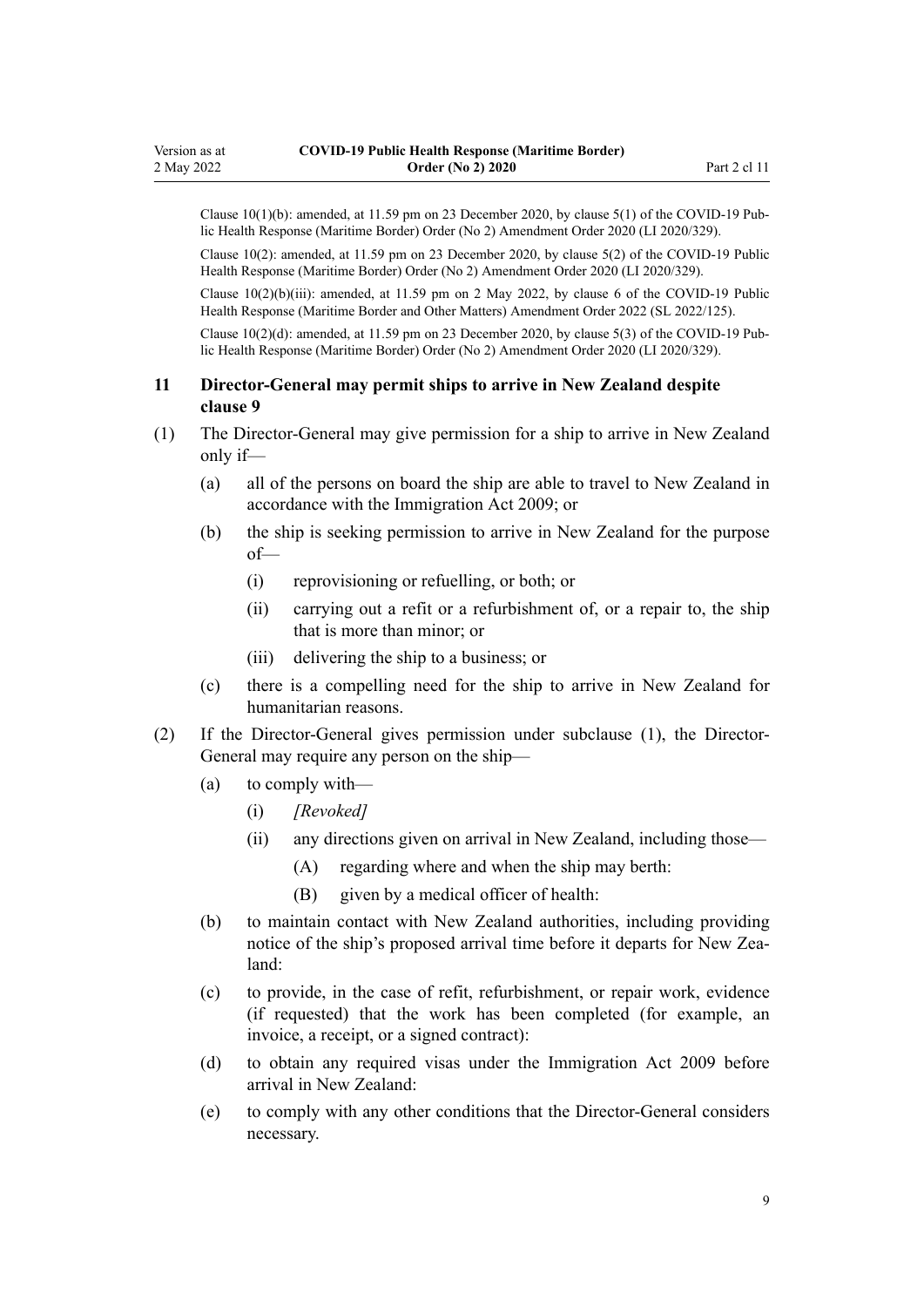- <span id="page-9-0"></span>(3) A permission given under subclause (1) continues to apply to a ship arriving in New Zealand if—
	- (a) the ship has travelled only within New Zealand's territorial sea or New Zealand's exclusive economic zone since it first relied on the permis‐ sion; and
	- (b) every person on board the ship is complying with all requirements under subclause (2) that were imposed when the ship obtained the permission.

Clause 11: replaced, at 11.59 pm on 23 December 2020, by [clause 6](http://legislation.govt.nz/pdflink.aspx?id=LMS437896) of the COVID-19 Public Health Response (Maritime Border) Order (No 2) Amendment Order 2020 (LI 2020/329).

Clause  $11(2)(a)(i)$ : revoked, at 11.59 pm on 2 May 2022, by [clause 7](http://legislation.govt.nz/pdflink.aspx?id=LMS679875) of the COVID-19 Public Health Response (Maritime Border and Other Matters) Amendment Order 2022 (SL 2022/125).

Clause 11(3): inserted, at 11.59 pm on 12 December 2021, by [clause 5](http://legislation.govt.nz/pdflink.aspx?id=LMS613790) of the COVID-19 Public Health Response (Maritime Border) Order (No 2) Amendment Order (No 3) 2021 (SL 2021/412).

#### **12 Matters relevant to Director-General giving permission under clause 11**

- (1) In determining whether to give permission under clause  $11(1)(b)(ii)$  or (iii), the Director-General may take into account the following matters:
	- (a) the urgency of the need for—
		- (i) the ship to be refitted, refurbished, or repaired:
		- (ii) the delivery of the ship to a business; and
	- (b) the monetary contribution to New Zealand's economy of—
		- (i) the refit, refurbishment, or repair work:
		- (ii) the delivery of the ship to a business and the financial benefits arising from that delivery; and
	- (c) the risk of those on board the ship spreading COVID-19 to New Zealanders and any related health concerns; and
	- (d) the likelihood of those on board the ship adhering to any applicable requirements (for example, immigration and customs requirements); and
	- (e) the likely administrative costs (if any) required to carry out activities related to ensuring compliance with the Act and this order; and
	- (f) any other matter that the Director-General considers relevant.
- (2) In determining whether to give permission under clause  $11(1)(c)$ , the Director-General may take into account the following matters:
	- (a) the right of a New Zealand citizen to enter and be in New Zealand at any time under [section 13\(1\)](http://legislation.govt.nz/pdflink.aspx?id=DLM1440595) of the Immigration Act 2009; and
	- (b) the welfare of the persons on board the ship; and
	- (c) the impact that not granting permission for the ship to arrive in New Zealand would have on the persons on board the ship; and
	- (d) any other matter that the Director-General considers relevant.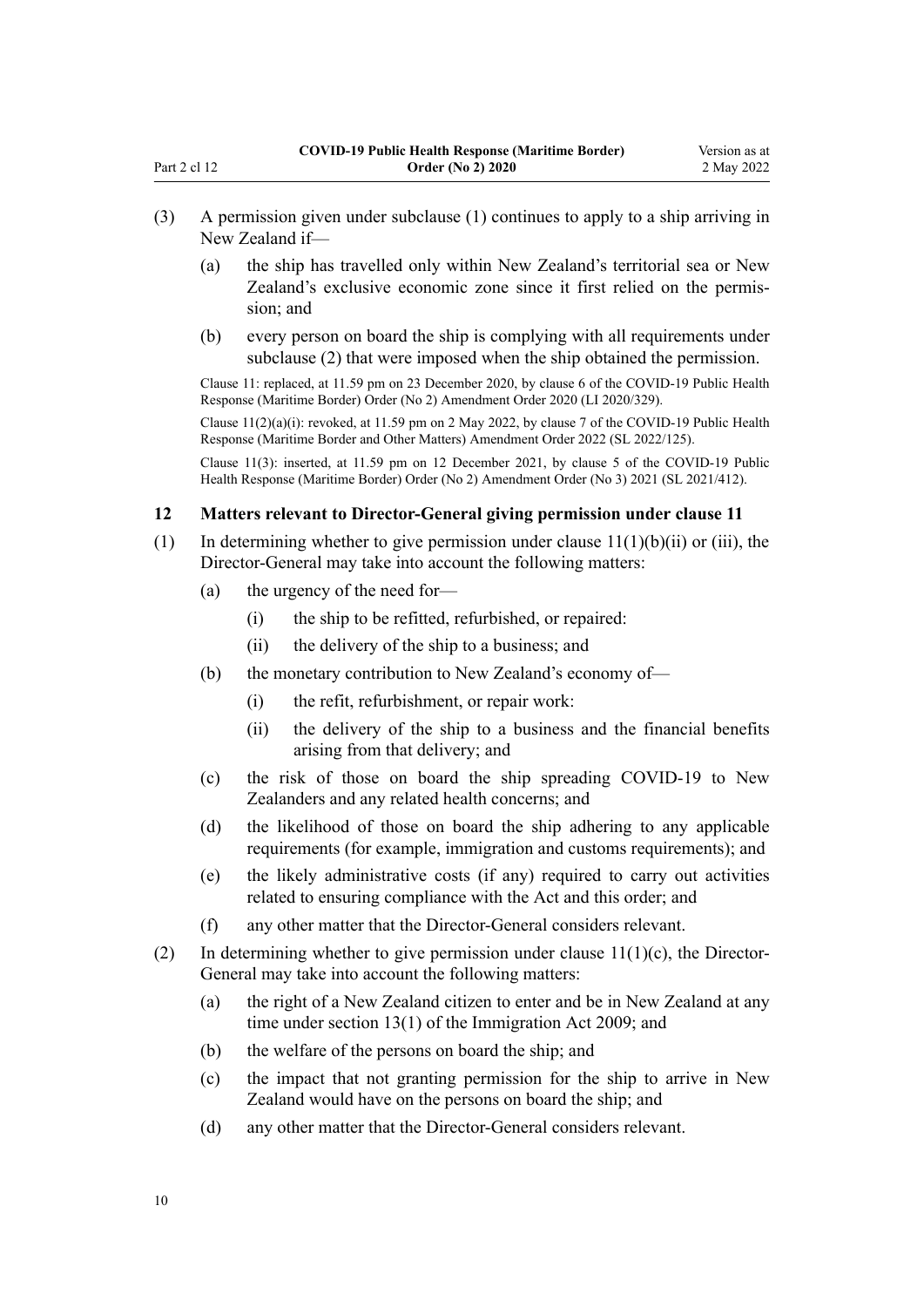- <span id="page-10-0"></span>(2A) Before permitting a ship to arrive in New Zealand under [clause 11,](#page-8-0) the Director-General must take into account—
	- (a) the public health risk of the ship arriving in New Zealand; and
	- (b) the resources available to manage that risk.
- (3) The Director-General must consult any relevant agencies before permitting a ship to arrive in New Zealand under clause  $11(1)$ , including (without limitation)—
	- (a) Maritime New Zealand; and
	- (b) the Ministry of Business, Innovation, and Employment; and
	- (c) the Ministry of Transport; and
	- (d) the New Zealand Customs Service.

Compare: LI 2020/134 [cl 10\(2\)\(e\), \(f\)](http://legislation.govt.nz/pdflink.aspx?id=LMS363222)

Clause 12(1): replaced, at 11.59 pm on 23 December 2020, by [clause 7\(1\)](http://legislation.govt.nz/pdflink.aspx?id=LMS437897) of the COVID-19 Public Health Response (Maritime Border) Order (No 2) Amendment Order 2020 (LI 2020/329).

Clause 12(2): amended, at 11.59 pm on 21 June 2021, by [clause 5](http://legislation.govt.nz/pdflink.aspx?id=LMS505545) of the COVID-19 Public Health Response (Maritime Border) Order (No 2) Amendment Order (No 2) 2021 (LI 2021/158).

Clause 12(2): amended, at 11.59 pm on 23 December 2020, by [clause 7\(2\)](http://legislation.govt.nz/pdflink.aspx?id=LMS437897) of the COVID-19 Public Health Response (Maritime Border) Order (No 2) Amendment Order 2020 (LI 2020/329).

Clause 12(2A): inserted, at 11.59 pm on 23 December 2020, by [clause 7\(3\)](http://legislation.govt.nz/pdflink.aspx?id=LMS437897) of the COVID-19 Public Health Response (Maritime Border) Order (No 2) Amendment Order 2020 (LI 2020/329).

#### **13 Exemption for ships in distress or other difficulties**

[Clauses 8](#page-6-0) and  $9(1)$  do not apply to a ship if—

- (a) the master of the ship is satisfied that the ship is in distress; or
- (b) the master of the ship is satisfied that it is necessary for the ship to arrive in New Zealand in order to preserve human life; or
- (c) a medical officer of health is satisfied that a person on board the ship requires urgent medical care in New Zealand; or
- (d) the master of the ship is satisfied that the ship requires critical safety repairs.

Compare: LI 2020/134 [cl 11](http://legislation.govt.nz/pdflink.aspx?id=LMS363223)

Clause 13 heading: amended, at 11.59 pm on 12 December 2021, by [clause 6\(1\)](http://legislation.govt.nz/pdflink.aspx?id=LMS613791) of the COVID-19 Public Health Response (Maritime Border) Order (No 2) Amendment Order (No 3) 2021 (SL 2021/412).

Clause 13(a): replaced, at 11.59 pm on 12 December 2021, by [clause 6\(2\)](http://legislation.govt.nz/pdflink.aspx?id=LMS613791) of the COVID-19 Public Health Response (Maritime Border) Order (No 2) Amendment Order (No 3) 2021 (SL 2021/412).

Clause 13(b): replaced, at 11.59 pm on 12 December 2021, by [clause 6\(2\)](http://legislation.govt.nz/pdflink.aspx?id=LMS613791) of the COVID-19 Public Health Response (Maritime Border) Order (No 2) Amendment Order (No 3) 2021 (SL 2021/412).

Clause  $13(c)$ : inserted, at 11.59 pm on 12 December 2021, by clause  $6(2)$  of the COVID-19 Public Health Response (Maritime Border) Order (No 2) Amendment Order (No 3) 2021 (SL 2021/412).

Clause 13(d): inserted, at 11.59 pm on 12 December 2021, by [clause 6\(2\)](http://legislation.govt.nz/pdflink.aspx?id=LMS613791) of the COVID-19 Public Health Response (Maritime Border) Order (No 2) Amendment Order (No 3) 2021 (SL 2021/412).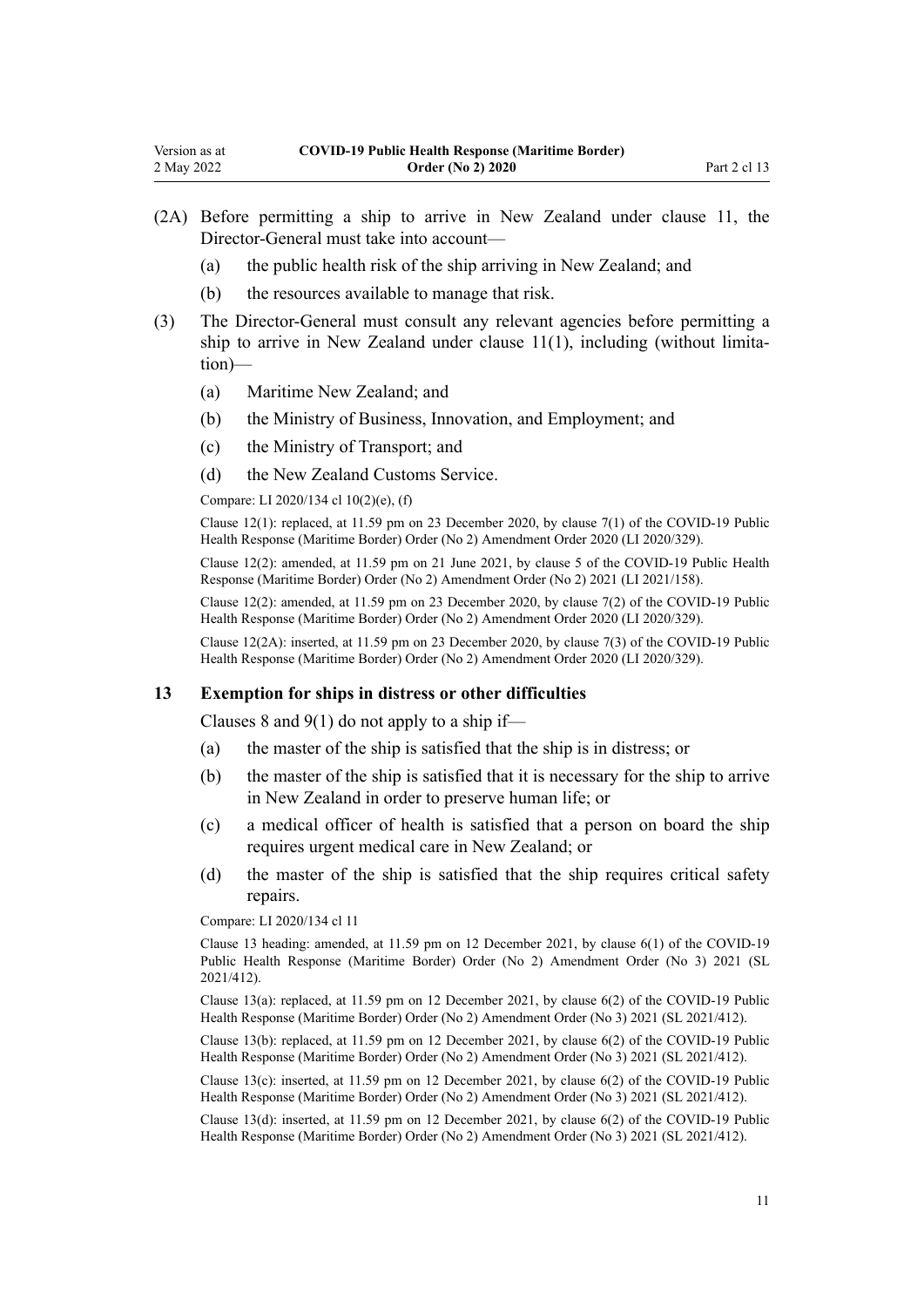#### *Requirement to give notice of arrival*

#### <span id="page-11-0"></span>**14 Master to give notice of arrival**

- (1) This clause applies to the master of a ship that is
	- (a) permitted to arrive in New Zealand under [clause 8](#page-6-0),  $10(1)$ , or  $11(1)$ ; and
	- (b) travelling to New Zealand.
- (2) The master must give between 168 and 192 hours' notice before the ship arrives in New Zealand.
- (3) However, if it is not practicable for the master to give between 168 and 192 hours' notice of arrival, the master must instead give notice when the ship departs for New Zealand from a port or place outside New Zealand.
- (4) A notice of arrival must be completed and delivered in the manner and form specified by the Director-General under clause 15.
- (5) The master must provide an update of progress before arrival if requested by an enforcement officer.
- (6) Nothing in this clause limits or affects the need to comply with the following requirements:
	- (a) notice requirements under the [Biosecurity Act 1993](http://legislation.govt.nz/pdflink.aspx?id=DLM314622):
	- (b) notice requirements under the [Customs and Excise Act 2018:](http://legislation.govt.nz/pdflink.aspx?id=DLM7038920)
	- (c) any other lawful requirement to give notice of the intended arrival of a ship in New Zealand.

Clause 14(2): replaced, at 11.59 pm on 12 December 2021, by [clause 7](http://legislation.govt.nz/pdflink.aspx?id=LMS613792) of the COVID-19 Public Health Response (Maritime Border) Order (No 2) Amendment Order (No 3) 2021 (SL 2021/412).

Clause 14(3): replaced, at 11.59 pm on 12 December 2021, by [clause 7](http://legislation.govt.nz/pdflink.aspx?id=LMS613792) of the COVID-19 Public Health Response (Maritime Border) Order (No 2) Amendment Order (No 3) 2021 (SL 2021/412).

### **15 Form and content of notice of arrival**

- (1) The Director-General must specify the form of a notice of arrival and the man‐ ner in which—
	- (a) the form is to be completed; and
	- (b) notice is to be given.
- (2) A notice of arrival must contain the following information:
	- (a) information about the ship, including—
		- (i) the name of the ship; and
		- (ii) its country of registration; and
		- (iii) any relevant registration number; and
	- (b) information about the ship's voyage, including—
		- (i) the intended port or other place of arrival in New Zealand; and
		- (ii) the estimated time and date of arrival in New Zealand; and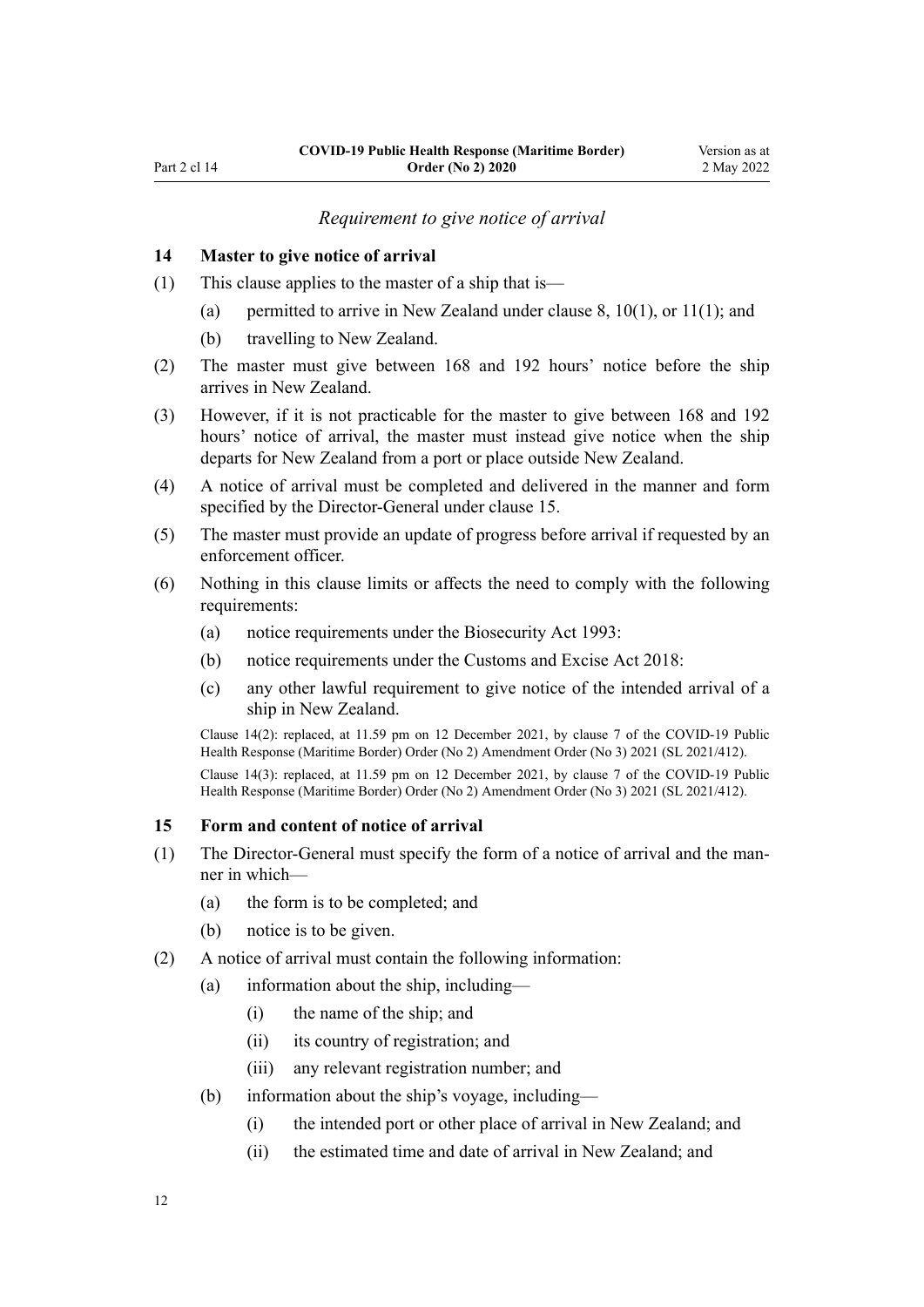Version as at 2 May 2022

|     |                                                                                                                                                                                                             | (iii)                                                                                                                             | the port or other place outside New Zealand that the ship has most<br>recently visited; and                                                                                                        |  |  |
|-----|-------------------------------------------------------------------------------------------------------------------------------------------------------------------------------------------------------------|-----------------------------------------------------------------------------------------------------------------------------------|----------------------------------------------------------------------------------------------------------------------------------------------------------------------------------------------------|--|--|
|     |                                                                                                                                                                                                             | (iv)                                                                                                                              | the time at which and date on which the ship departed from that<br>port or other place; and                                                                                                        |  |  |
|     |                                                                                                                                                                                                             | (v)                                                                                                                               | whether any person boarded the ship after it departed from that<br>port or other place, whether or not they are on board when the<br>ship arrives in New Zealand; and                              |  |  |
|     | (c)                                                                                                                                                                                                         |                                                                                                                                   | information about the persons on board the ship, including—                                                                                                                                        |  |  |
|     |                                                                                                                                                                                                             | (i)                                                                                                                               | the name of the ship's master; and                                                                                                                                                                 |  |  |
|     |                                                                                                                                                                                                             | (ii)                                                                                                                              | the numbers of crew and passengers on board the ship; and                                                                                                                                          |  |  |
|     |                                                                                                                                                                                                             | (iii)                                                                                                                             | the number of people wishing to disembark the ship in New Zea-<br>land; and                                                                                                                        |  |  |
|     |                                                                                                                                                                                                             | (iv)                                                                                                                              | the status of each person on the ship with respect to vaccination<br>against COVID-19, including the type of vaccine administered to<br>the person and each date on which it was administered; and |  |  |
|     |                                                                                                                                                                                                             | (v)                                                                                                                               | for each person on board the ship, the results of tests for<br>COVID-19 returned during the period specified in the notice; and                                                                    |  |  |
|     | (d)                                                                                                                                                                                                         |                                                                                                                                   | information about whether, to the best knowledge of the ship's master,—                                                                                                                            |  |  |
|     |                                                                                                                                                                                                             | (i)                                                                                                                               | any person on board the ship has had, in the 7 days prior to the<br>notice being given, symptoms that suggest the presence of<br>COVID-19; and                                                     |  |  |
|     |                                                                                                                                                                                                             | (ii)                                                                                                                              | any person on board the ship is currently experiencing any symp-<br>toms that suggest the presence of COVID-19.                                                                                    |  |  |
| (3) |                                                                                                                                                                                                             | A notice of arrival may contain any other information that the Director-General<br>thinks necessary for the purpose of clause 14. |                                                                                                                                                                                                    |  |  |
| (4) | The Director-General must publish the form on a publicly accessible Internet<br>site maintained by or on behalf of the New Zealand Government.                                                              |                                                                                                                                   |                                                                                                                                                                                                    |  |  |
|     | Clause $15(2)(b)(v)$ : replaced, at 11.59 pm on 21 June 2021, by clause 6 of the COVID-19 Public<br>Health Response (Maritime Border) Order (No 2) Amendment Order (No 2) 2021 (LI 2021/158).               |                                                                                                                                   |                                                                                                                                                                                                    |  |  |
|     | Clause $15(2)(c)(iv)$ : inserted, at 11.59 pm on 12 December 2021, by clause 8 of the COVID-19 Pub-<br>lic Health Response (Maritime Border) Order (No 2) Amendment Order (No 3) 2021 (SL 2021/412).        |                                                                                                                                   |                                                                                                                                                                                                    |  |  |
|     | Clause $15(2)(c)(y)$ : inserted, at 11.59 pm on 12 December 2021, by clause 8 of the COVID-19 Public<br>Health Response (Maritime Border) Order (No 2) Amendment Order (No 3) 2021 (SL 2021/412).           |                                                                                                                                   |                                                                                                                                                                                                    |  |  |
|     | Clause $15(2)(d)(i)$ : amended, at 11.59 pm on 15 February 2022, by clause 7 of the COVID-19 Public<br>Health Response (Isolation and Quarantine and Maritime Border) Amendment Order 2022 (SL<br>2022/16). |                                                                                                                                   |                                                                                                                                                                                                    |  |  |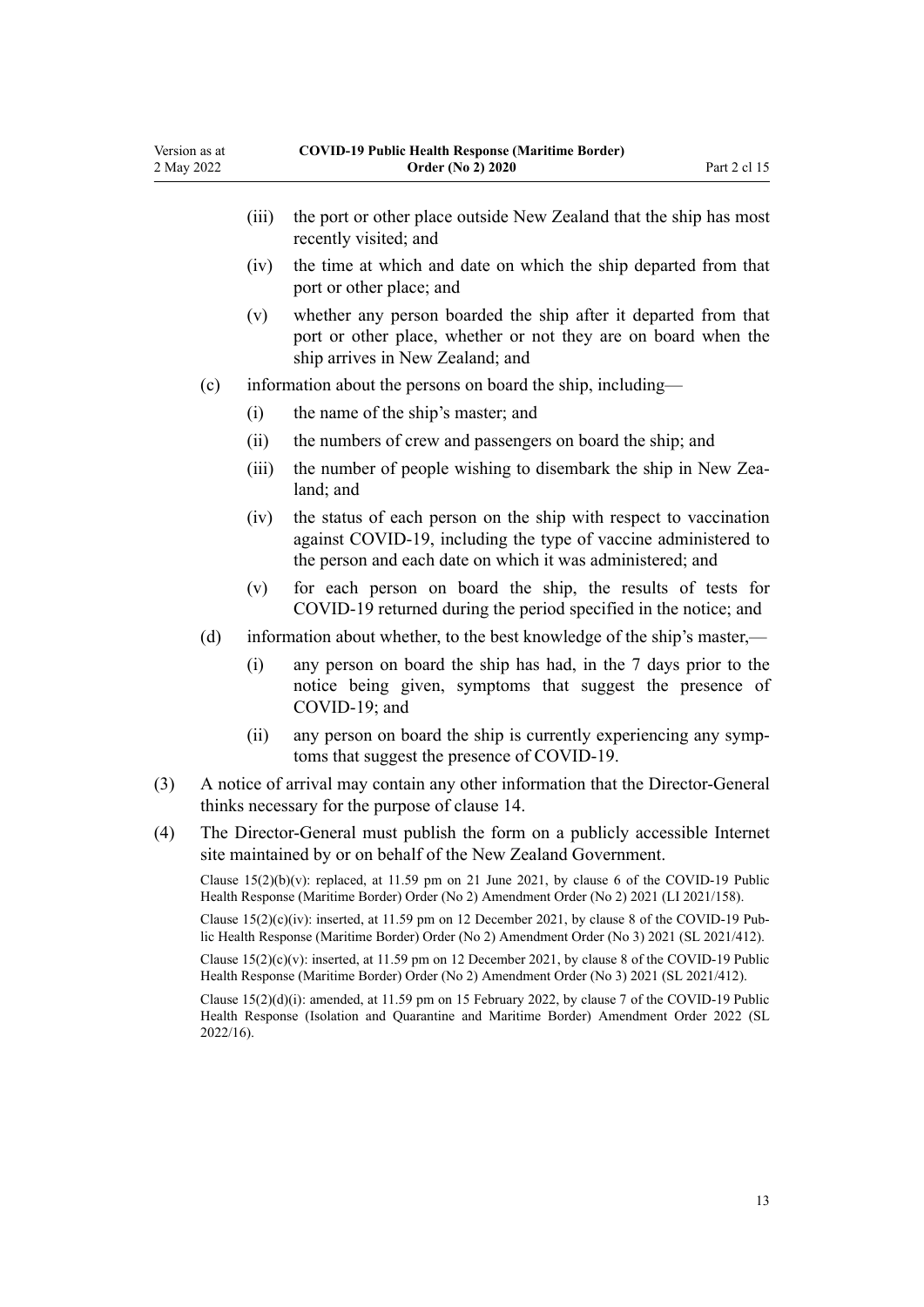#### *Requirement to ensure awareness of requirements*

<span id="page-13-0"></span>Heading: inserted, at 11.59 pm on 2 May 2022, by [clause 8](http://legislation.govt.nz/pdflink.aspx?id=LMS679878) of the COVID-19 Public Health Response (Maritime Border and Other Matters) Amendment Order 2022 (SL 2022/125).

#### **15A Master to ensure awareness of COVID-19 testing and self-isolation requirements**

- (1) This clause applies to the master of a ship that is—
	- (a) permitted to arrive in New Zealand under clause  $8, 10(1)$  $8, 10(1)$ , or  $11(1)$ ; and
	- (b) travelling to New Zealand.
- (2) Before the ship arrives in New Zealand, the master must take all reasonable steps to ensure that every person on board the ship is aware of—
	- (a) the testing requirements under Part 3 of this order and the [COVID-19](http://legislation.govt.nz/pdflink.aspx?id=LMS653602) [Public Health Response \(Testing for COVID-19\) Order 2022;](http://legislation.govt.nz/pdflink.aspx?id=LMS653602) and
	- (b) the self-isolation requirements under the [COVID-19 Public Health](http://legislation.govt.nz/pdflink.aspx?id=LMS647647) [Response \(Self-isolation Requirements and Permitted Work\) Order](http://legislation.govt.nz/pdflink.aspx?id=LMS647647) [2022](http://legislation.govt.nz/pdflink.aspx?id=LMS647647).

Clause 15A: inserted, at 11.59 pm on 2 May 2022, by [clause 8](http://legislation.govt.nz/pdflink.aspx?id=LMS679878) of the COVID-19 Public Health Response (Maritime Border and Other Matters) Amendment Order 2022 (SL 2022/125).

## **Part 3**

## **Testing, self-isolation, and isolation**

Part 3: replaced, at 11.59 pm on 2 May 2022, by [clause 9](http://legislation.govt.nz/pdflink.aspx?id=LMS679886) of the COVID-19 Public Health Response (Maritime Border and Other Matters) Amendment Order 2022 (SL 2022/125).

#### *Testing requirements*

Heading: replaced, at 11.59 pm on 2 May 2022, by [clause 9](http://legislation.govt.nz/pdflink.aspx?id=LMS679886) of the COVID-19 Public Health Response (Maritime Border and Other Matters) Amendment Order 2022 (SL 2022/125).

#### **16 Person who arrives by ship must undergo testing for COVID-19**

- (1) A person who arrives in New Zealand on board a ship must undergo testing for COVID-19 in accordance with the [COVID-19 Public Health Response \(Testing](http://legislation.govt.nz/pdflink.aspx?id=LMS653602) [for COVID-19\) Order 2022](http://legislation.govt.nz/pdflink.aspx?id=LMS653602) (**compulsory testing**).
- (2) If the person undergoes compulsory testing on board the ship, they must report their test results to the master of the ship.

Clause 16: replaced, at 11.59 pm on 2 May 2022, by [clause 9](http://legislation.govt.nz/pdflink.aspx?id=LMS679886) of the COVID-19 Public Health Response (Maritime Border and Other Matters) Amendment Order 2022 (SL 2022/125).

#### **17 Master to notify COVID-19 test results**

- (1) The master of a ship must notify the medical officer of health of the result of any compulsory testing that is undertaken on board the ship.
- (2) A breach of this clause is a high risk infringement offence for the purposes of [section 26\(3\)](http://legislation.govt.nz/pdflink.aspx?id=LMS344200) of the Act.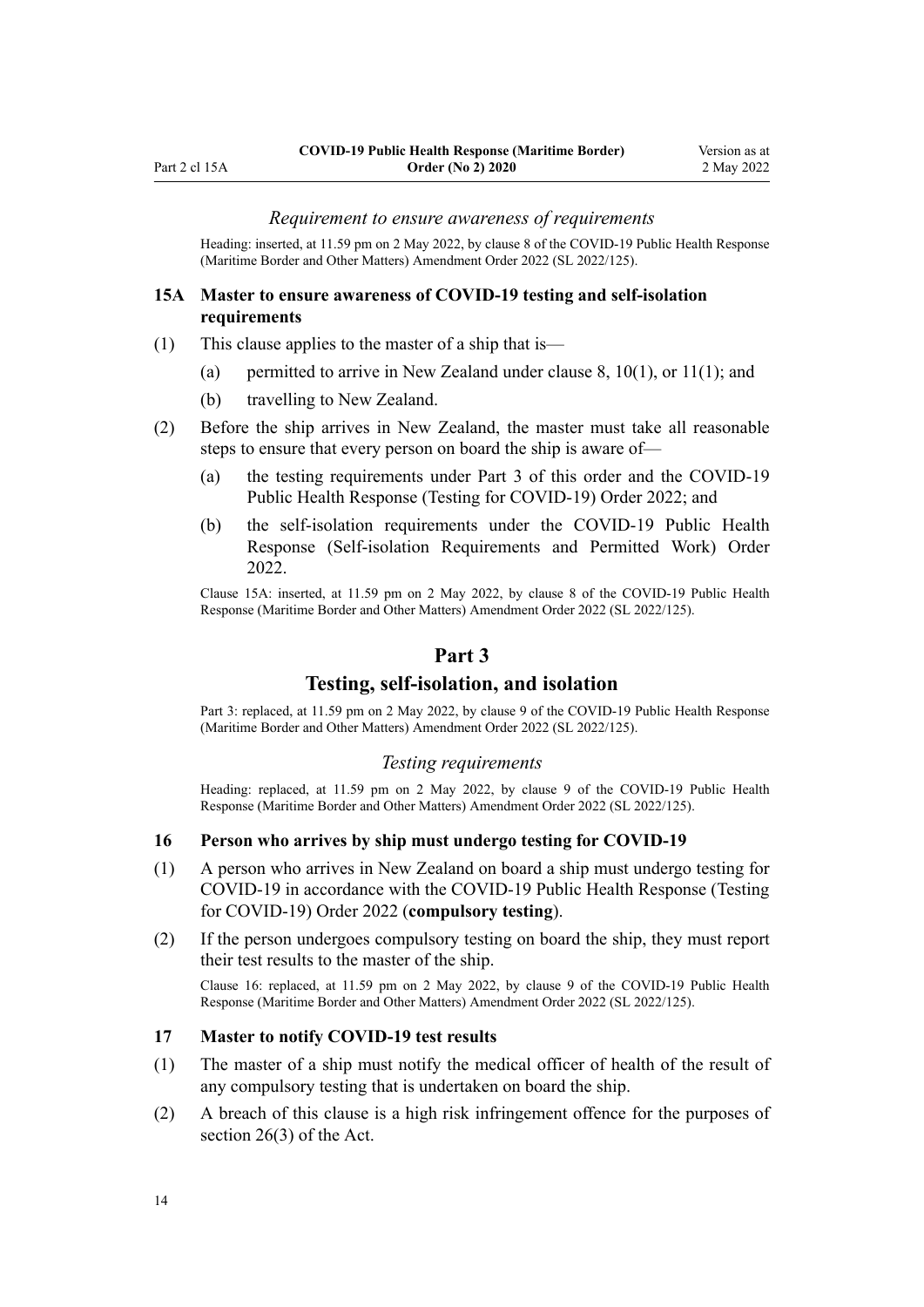<span id="page-14-0"></span>Clause 17: replaced, at 11.59 pm on 2 May 2022, by [clause 9](http://legislation.govt.nz/pdflink.aspx?id=LMS679886) of the COVID-19 Public Health Response (Maritime Border and Other Matters) Amendment Order 2022 (SL 2022/125).

#### **17A Requirement to remain in isolation or quarantine when new person boards ship**

#### *[Revoked]*

Clause 17A: revoked, at 11.59 pm on 2 May 2022, by [clause 9](http://legislation.govt.nz/pdflink.aspx?id=LMS679886) of the COVID-19 Public Health Response (Maritime Border and Other Matters) Amendment Order 2022 (SL 2022/125).

### *Transfers to MIQF*

Heading: inserted, at 11.59 pm on 2 May 2022, by [clause 9](http://legislation.govt.nz/pdflink.aspx?id=LMS679886) of the COVID-19 Public Health Response (Maritime Border and Other Matters) Amendment Order 2022 (SL 2022/125).

### **18 Chief executive may authorise person to isolate in MIQF (whether or not self-isolating)**

- (1) The chief executive may, on request, authorise any person who arrives in New Zealand on board a ship to be isolated at an MIQF.
- (2) The request may be made by the person or someone acting on their behalf.
- (3) Before granting a request,—
	- (a) the chief executive must be satisfied of the following matters:
		- (i) that there is capacity for the person to be isolated at an MIQF:
		- (ii) that the person consents to be isolated at an MIQF:
	- (b) the chief executive must, after taking into account the health, safety, and well-being of the person and of the workers and other residents at the MIQF, be satisfied that the MIQF has the capability for the person to isolated at the MIQF.
- (4) If the request is granted,—
	- (a) [subpart 3](http://legislation.govt.nz/pdflink.aspx?id=LMS648511) of Part 3 of the COVID-19 Public Health Response (Self-isola‐ tion Requirements and Permitted Work) Order 2022 applies as if the authorisation under this clause were an authorisation under [clause 29](http://legislation.govt.nz/pdflink.aspx?id=LMS647718) of that order; but
	- (b) if the person does not have an existing duty to self-isolate under that order, [clause 29A\(1\)\(b\) and \(3\)](http://legislation.govt.nz/pdflink.aspx?id=LMS680256) of that order does not apply to them.

Clause 18: replaced, at 11.59 pm on 2 May 2022, by [clause 9](http://legislation.govt.nz/pdflink.aspx?id=LMS679886) of the COVID-19 Public Health Response (Maritime Border and Other Matters) Amendment Order 2022 (SL 2022/125).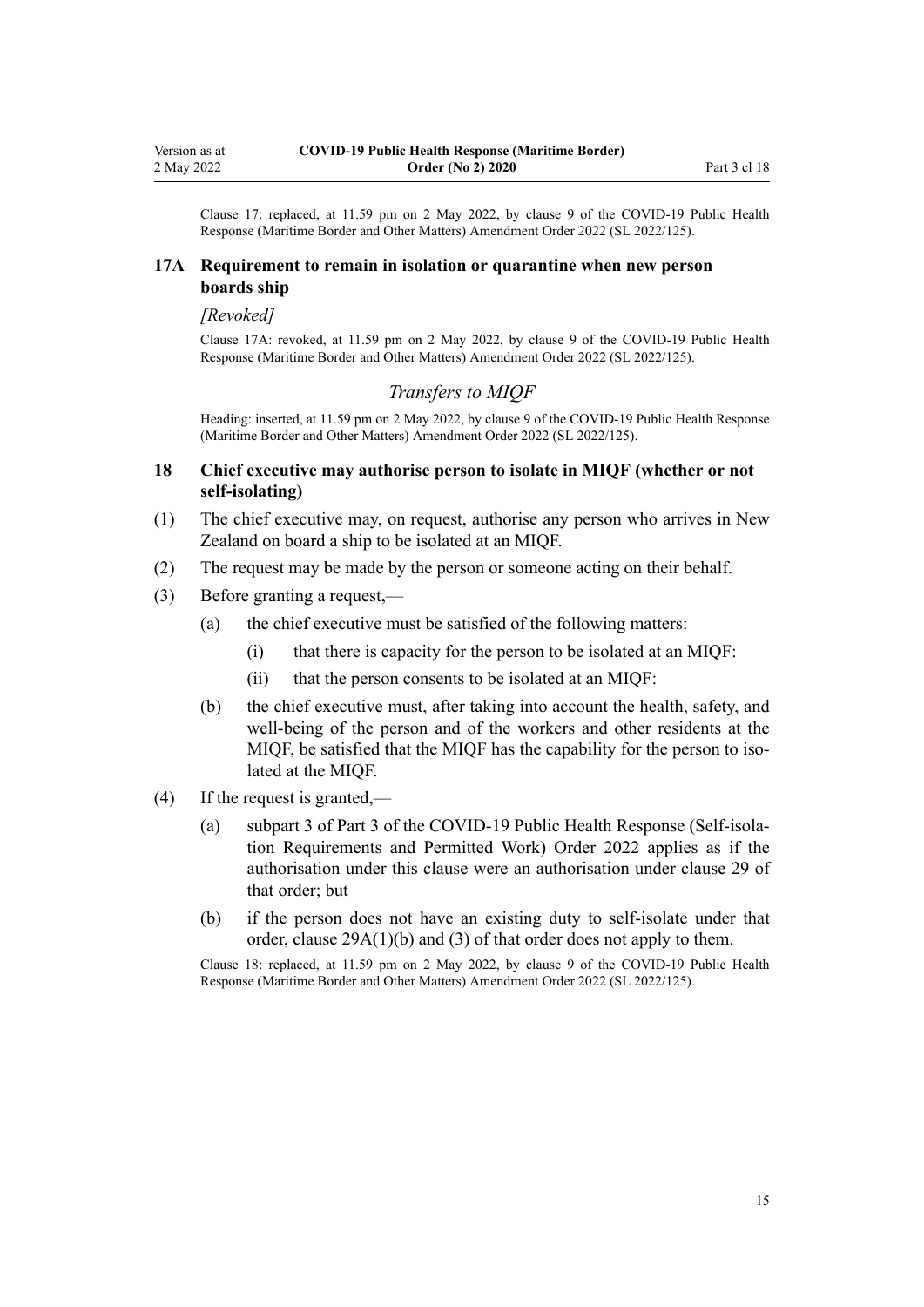#### *Exemptions for persons disembarking ship*

*[Revoked]*

<span id="page-15-0"></span>Heading: revoked, at 11.59 pm on 2 May 2022, by [clause 9](http://legislation.govt.nz/pdflink.aspx?id=LMS679886) of the COVID-19 Public Health Response (Maritime Border and Other Matters) Amendment Order 2022 (SL 2022/125).

#### **19 Requirements for disembarking**

#### *[Revoked]*

Clause 19: revoked, at 11.59 pm on 2 May 2022, by [clause 9](http://legislation.govt.nz/pdflink.aspx?id=LMS679886) of the COVID-19 Public Health Response (Maritime Border and Other Matters) Amendment Order 2022 (SL 2022/125).

#### **20 Certain arrivals not required to complete period of isolation or quarantine to disembark**

#### *[Revoked]*

Clause 20: revoked, at 11.59 pm on 2 May 2022, by [clause 9](http://legislation.govt.nz/pdflink.aspx?id=LMS679886) of the COVID-19 Public Health Response (Maritime Border and Other Matters) Amendment Order 2022 (SL 2022/125).

#### **21 Person may disembark to undertake essential task**

#### *[Revoked]*

Clause 21: revoked, at 11.59 pm on 2 May 2022, by [clause 9](http://legislation.govt.nz/pdflink.aspx?id=LMS679886) of the COVID-19 Public Health Response (Maritime Border and Other Matters) Amendment Order 2022 (SL 2022/125).

### *Testing and medical examination*

### *[Revoked]*

Heading: revoked, at 11.59 pm on 2 May 2022, by [clause 9](http://legislation.govt.nz/pdflink.aspx?id=LMS679886) of the COVID-19 Public Health Response (Maritime Border and Other Matters) Amendment Order 2022 (SL 2022/125).

#### **22 Obligation to undergo testing and medical examination**

#### *[Revoked]*

Clause 22: revoked, at 11.59 pm on 2 May 2022, by [clause 9](http://legislation.govt.nz/pdflink.aspx?id=LMS679886) of the COVID-19 Public Health Response (Maritime Border and Other Matters) Amendment Order 2022 (SL 2022/125).

#### **22A Testing of crew leaving ship to depart New Zealand by air**

#### *[Revoked]*

Clause 22A: revoked, at 11.59 pm on 2 May 2022, by [clause 9](http://legislation.govt.nz/pdflink.aspx?id=LMS679886) of the COVID-19 Public Health Response (Maritime Border and Other Matters) Amendment Order 2022 (SL 2022/125).

#### *Isolation or quarantine in accordance with Isolation and Quarantine Order*

#### *[Revoked]*

Heading: revoked, at 11.59 pm on 2 May 2022, by [clause 9](http://legislation.govt.nz/pdflink.aspx?id=LMS679886) of the COVID-19 Public Health Response (Maritime Border and Other Matters) Amendment Order 2022 (SL 2022/125).

#### **23 Transfer to place of isolation or quarantine and start time**

#### *[Revoked]*

Clause 23: revoked, at 11.59 pm on 2 May 2022, by [clause 9](http://legislation.govt.nz/pdflink.aspx?id=LMS679886) of the COVID-19 Public Health Response (Maritime Border and Other Matters) Amendment Order 2022 (SL 2022/125).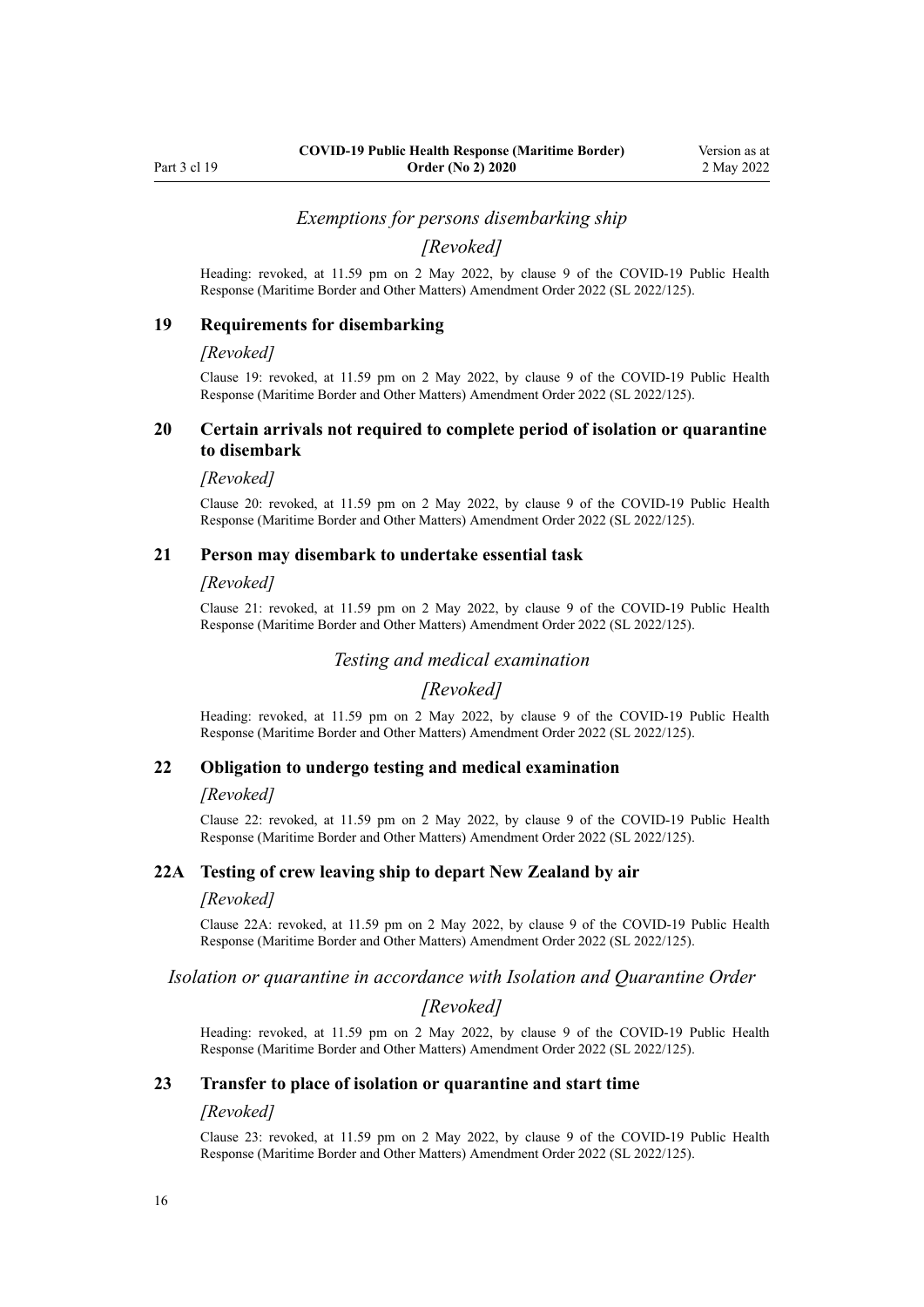#### *Ships in isolation or quarantine*

*[Revoked]*

<span id="page-16-0"></span>Heading: revoked, at 11.59 pm on 2 May 2022, by [clause 9](http://legislation.govt.nz/pdflink.aspx?id=LMS679886) of the COVID-19 Public Health Response (Maritime Border and Other Matters) Amendment Order 2022 (SL 2022/125).

#### **24 Ships in isolation or quarantine**

#### *[Revoked]*

Clause 24: revoked, at 11.59 pm on 2 May 2022, by [clause 9](http://legislation.govt.nz/pdflink.aspx?id=LMS679886) of the COVID-19 Public Health Response (Maritime Border and Other Matters) Amendment Order 2022 (SL 2022/125).

#### **25 Obligations of persons undertaking necessary tasks**

#### *[Revoked]*

Clause 25: revoked, at 11.59 pm on 2 May 2022, by [clause 9](http://legislation.govt.nz/pdflink.aspx?id=LMS679886) of the COVID-19 Public Health Response (Maritime Border and Other Matters) Amendment Order 2022 (SL 2022/125).

### **25A Medical officers of health may exercise powers in relation to persons undertaking necessary tasks**

#### *[Revoked]*

Clause 25A: revoked, at 11.59 pm on 2 May 2022, by [clause 9](http://legislation.govt.nz/pdflink.aspx?id=LMS679886) of the COVID-19 Public Health Response (Maritime Border and Other Matters) Amendment Order 2022 (SL 2022/125).

### **Part 4**

### **Exemptions for arriving and departing crew**

#### *[Revoked]*

Part 4: revoked, at 11.59 pm on 2 May 2022, by [clause 10](http://legislation.govt.nz/pdflink.aspx?id=LMS679887) of the COVID-19 Public Health Response (Maritime Border and Other Matters) Amendment Order 2022 (SL 2022/125).

### *Crew departing New Zealand*

## *[Revoked]*

Heading: revoked, at 11.59 pm on 2 May 2022, by [clause 10](http://legislation.govt.nz/pdflink.aspx?id=LMS679887) of the COVID-19 Public Health Response (Maritime Border and Other Matters) Amendment Order 2022 (SL 2022/125).

### **26 Exemption for certain crew departing New Zealand**

#### *[Revoked]*

Clause 26: revoked, at 11.59 pm on 2 May 2022, by [clause 10](http://legislation.govt.nz/pdflink.aspx?id=LMS679887) of the COVID-19 Public Health Response (Maritime Border and Other Matters) Amendment Order 2022 (SL 2022/125).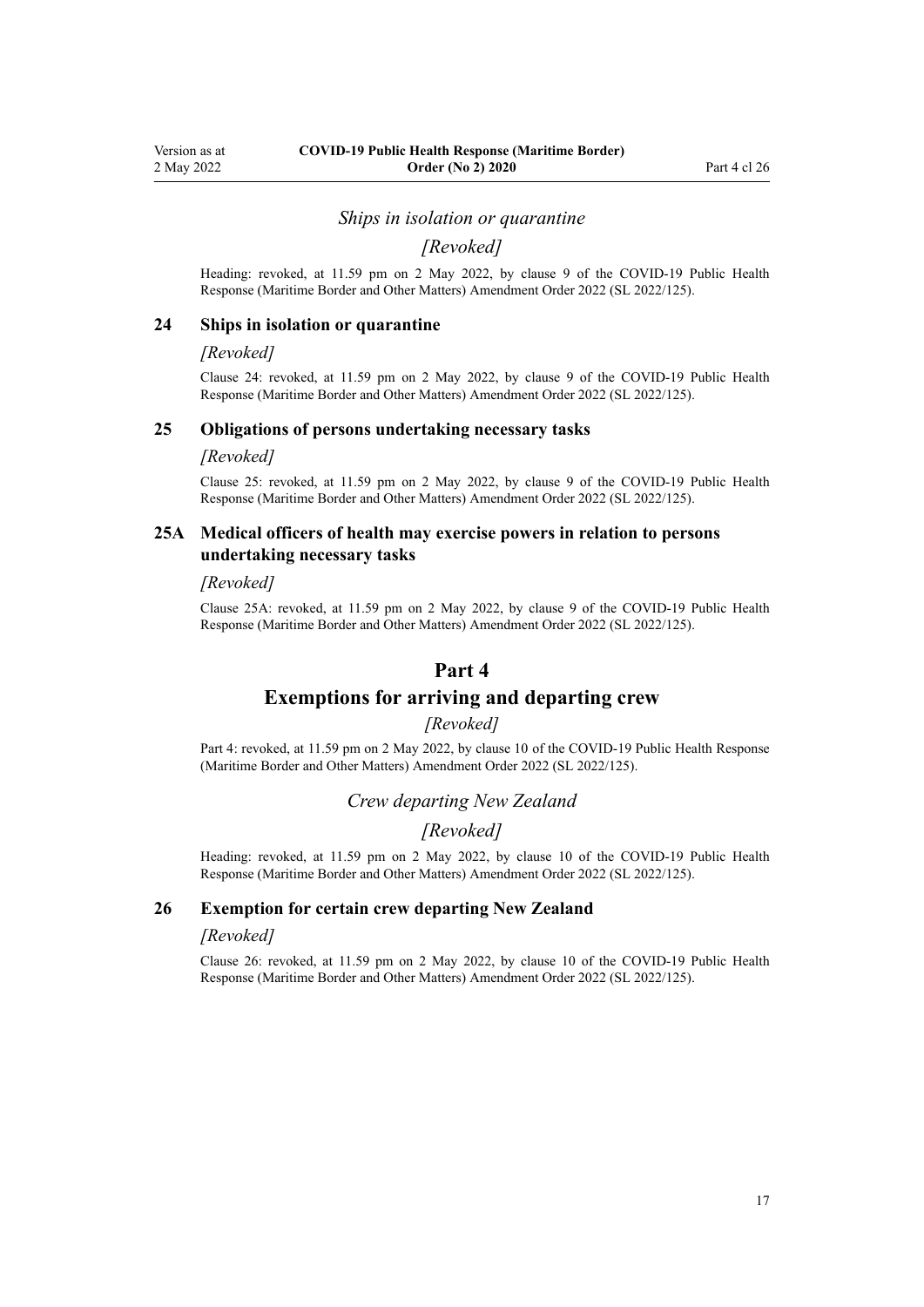#### *Crew arriving in New Zealand*

*[Revoked]*

<span id="page-17-0"></span>Heading: revoked, at 11.59 pm on 2 May 2022, by [clause 10](http://legislation.govt.nz/pdflink.aspx?id=LMS679887) of the COVID-19 Public Health Response (Maritime Border and Other Matters) Amendment Order 2022 (SL 2022/125).

#### **27 Exempt crew members arriving in New Zealand by air**

#### *[Revoked]*

Clause 27: revoked, at 11.59 pm on 2 May 2022, by [clause 10](http://legislation.govt.nz/pdflink.aspx?id=LMS679887) of the COVID-19 Public Health Response (Maritime Border and Other Matters) Amendment Order 2022 (SL 2022/125).

#### **28 Other crew members who arrive in New Zealand by air**

#### *[Revoked]*

Clause 28: revoked, at 11.59 pm on 2 May 2022, by [clause 10](http://legislation.govt.nz/pdflink.aspx?id=LMS679887) of the COVID-19 Public Health Response (Maritime Border and Other Matters) Amendment Order 2022 (SL 2022/125).

### **29 Requirements relating to crew members who travel to or from security designated aerodrome, ship, or place of isolation or quarantine**

#### *[Revoked]*

Clause 29: revoked, at 11.59 pm on 2 May 2022, by [clause 10](http://legislation.govt.nz/pdflink.aspx?id=LMS679887) of the COVID-19 Public Health Response (Maritime Border and Other Matters) Amendment Order 2022 (SL 2022/125).

### **Part 4A**

### **Infringement offences**

### *[Revoked]*

Part 4A: revoked, at 11.59 pm on 2 May 2022, by [clause 10](http://legislation.govt.nz/pdflink.aspx?id=LMS679887) of the COVID-19 Public Health Response (Maritime Border and Other Matters) Amendment Order 2022 (SL 2022/125).

#### **29A Infringement offences**

#### *[Revoked]*

Clause 29A: revoked, at 11.59 pm on 2 May 2022, by [clause 10](http://legislation.govt.nz/pdflink.aspx?id=LMS679887) of the COVID-19 Public Health Response (Maritime Border and Other Matters) Amendment Order 2022 (SL 2022/125).

#### **Part 5**

## **Other exemptions and revocation**

#### *Other exemptions*

#### **30 Exemption from clauses 14 to 17**

Persons on the following ships are exempt from [clauses 14 to 17:](#page-11-0)

- (a) a New Zealand Government ship:
- (b) a New Zealand warship:
- (c) a foreign State ship.

Compare: LI 2020/134 [cl 15](http://legislation.govt.nz/pdflink.aspx?id=LMS363233)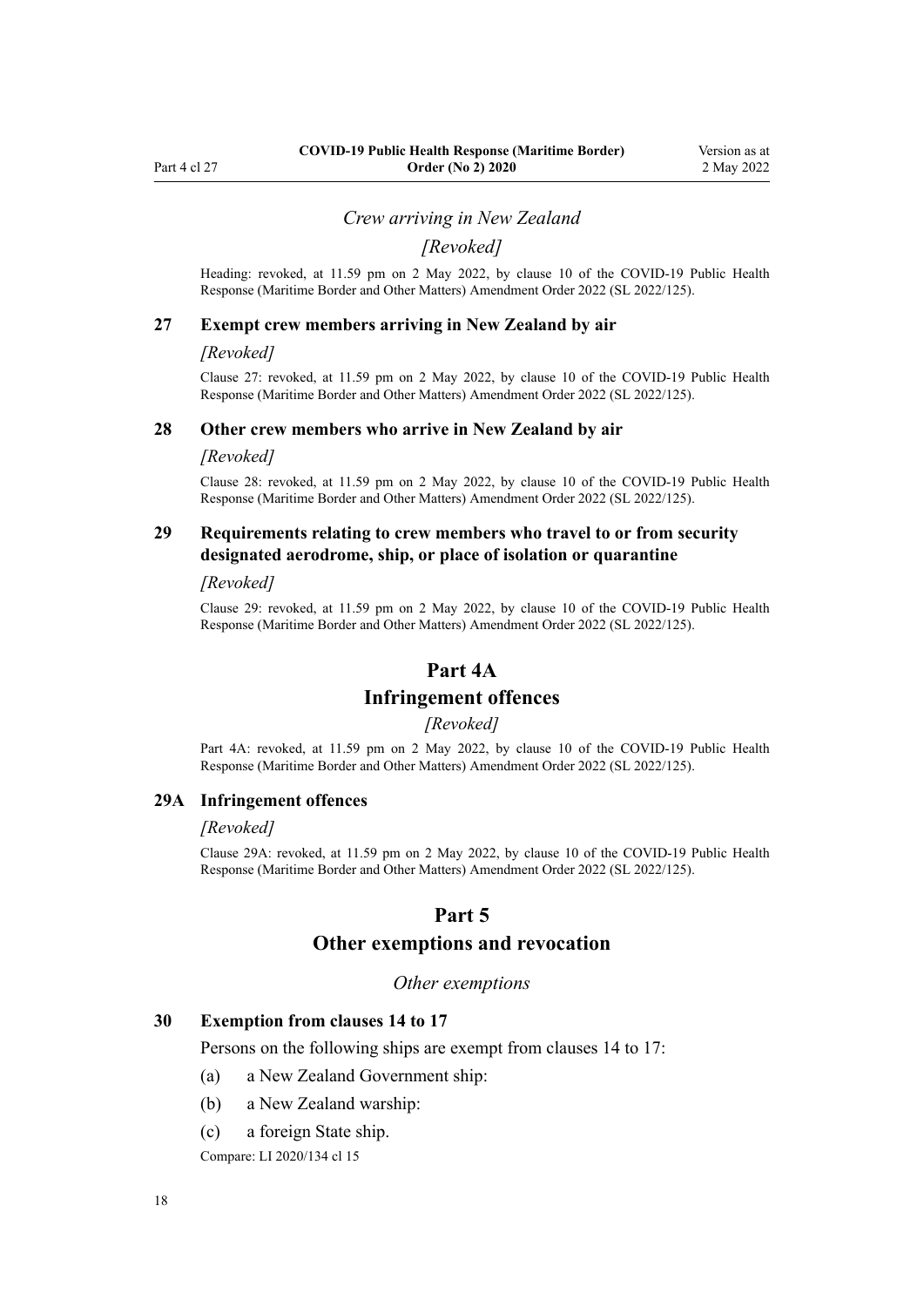<span id="page-18-0"></span>Clause 30 heading: amended, at 11.59 pm on 2 May 2022, by [clause 11\(1\)](http://legislation.govt.nz/pdflink.aspx?id=LMS679888) of the COVID-19 Public Health Response (Maritime Border and Other Matters) Amendment Order 2022 (SL 2022/125). Clause 30: amended, at 11.59 pm on 2 May 2022, by [clause 11\(2\)](http://legislation.govt.nz/pdflink.aspx?id=LMS679888) of the COVID-19 Public Health Response (Maritime Border and Other Matters) Amendment Order 2022 (SL 2022/125).

#### **31 Exemption from clauses 8 to 17**

- (1) [Clauses 8 to 17](#page-6-0) do not apply to a ship during the time that it is carrying out any of the permitted shipping movements specified in subclause (2).
- (2) The permitted shipping movements are—
	- (a) arriving in New Zealand, if the ship was previously at a New Zealand port and left New Zealand only to do 1 or both of the following:
		- (i) support an offshore installation:
		- (ii) support another ship operating offshore:
	- (b) entering a New Zealand port, if the ship—
		- (i) is a fishing ship; and
		- (ii) was previously at a New Zealand port; and
		- (iii) left New Zealand to operate in 1 or more of the following:
			- (A) New Zealand's exclusive economic zone:
			- (B) the high seas:
			- (C) the exclusive economic zone of another State:
	- (c) arriving in another New Zealand port from a port in the Chatham Islands, if the ship was previously at another New Zealand port and trav‐ elled only to the Chatham Islands port.
- (3) The movement specified in subclause  $(2)(a)$  is a permitted shipping movement only if no person on the ship has interacted with a person from another ship or place other than those that the ship is supporting.
- (4) The movement specified in subclause  $(2)(b)$  is a permitted shipping movement only if—
	- (a) no person on the ship has interacted with a person from another ship; and
	- (b) no crew member has embarked or disembarked since the ship was previously at a New Zealand port.
- (5) The permitted shipping movements specified in subclause (2) are subject to compliance with reasonable directions given by an enforcement officer for the purpose of this clause.

Compare: LI 2020/134 [cl 22](http://legislation.govt.nz/pdflink.aspx?id=LMS363251)

Clause 31 heading: amended, at 11.59 pm on 2 May 2022, by [clause 12\(1\)](http://legislation.govt.nz/pdflink.aspx?id=LMS679889) of the COVID-19 Public Health Response (Maritime Border and Other Matters) Amendment Order 2022 (SL 2022/125).

Clause 31(1): replaced, at 11.59 pm on 2 May 2022, by [clause 12\(2\)](http://legislation.govt.nz/pdflink.aspx?id=LMS679889) of the COVID-19 Public Health Response (Maritime Border and Other Matters) Amendment Order 2022 (SL 2022/125).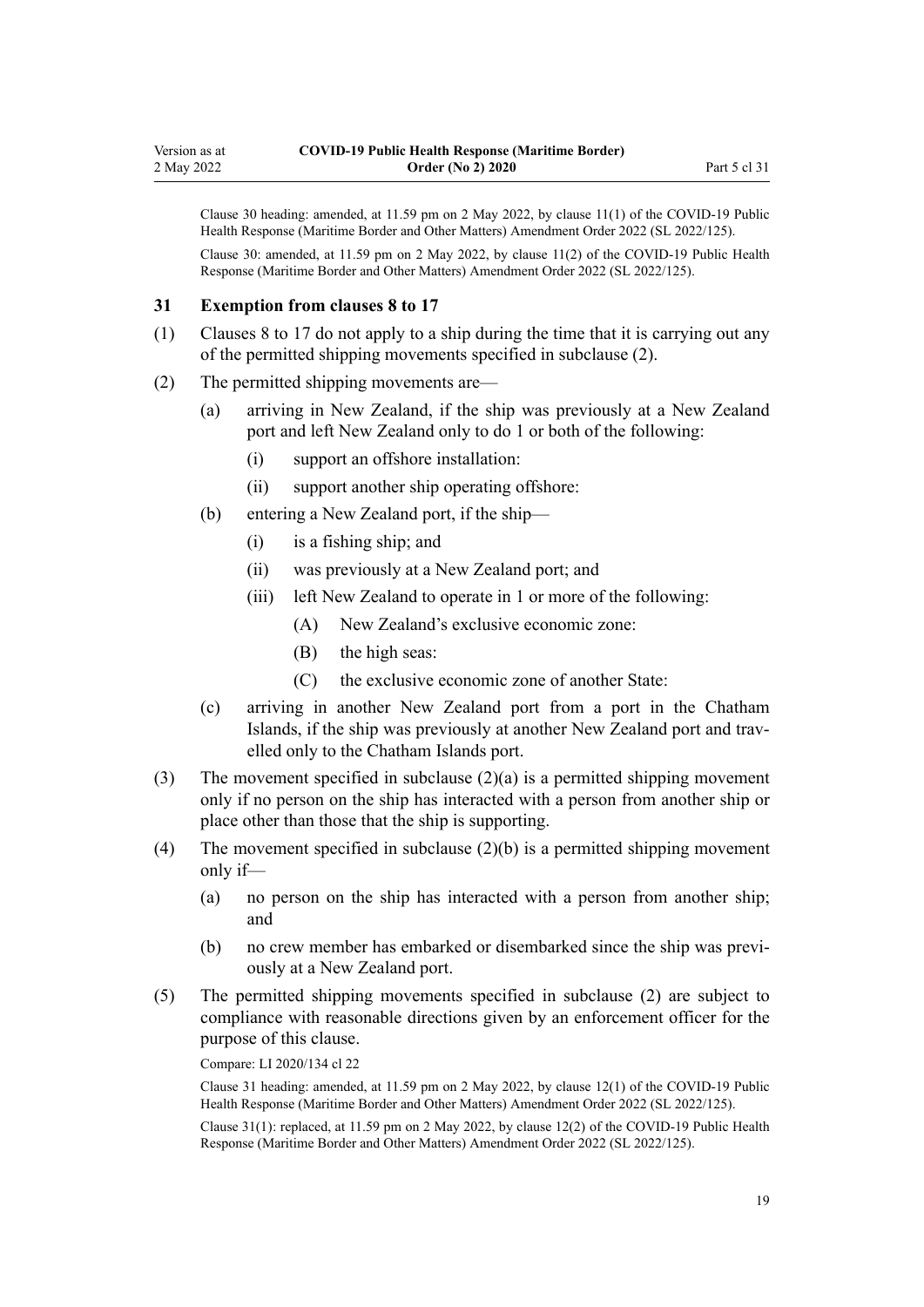## <span id="page-19-0"></span>**31A Power for Minister to grant exemptions from this order**

- (1) The Minister may exempt any person or class of persons from the requirement to comply with any provision of this order or the application of any provision of this order if the Minister is satisfied that—
	- (a) the exemption is necessary or desirable in order to promote the purposes of the Act or the purposes of this order; and
	- (b) the extent of the exemption is not broader than is reasonably necessary to address the matters giving rise to the exemption.
- (2) The Minister may impose conditions on the exemption as the Minister considers necessary.
- (3) The Minister must take into account the advice of the Director-General when deciding—
	- (a) whether to grant an exemption; and
	- (b) what (if any) conditions to impose on an exemption.
- (4) An exemption for any specified person must be notified in writing to the appli‐ cant and the exempt person.
- (5) An exemption for any class of persons is secondary legislation (*see* [Part 3](http://legislation.govt.nz/pdflink.aspx?id=DLM7298343) of the Legislation Act 2019 for publication requirements).

|                     | Legislation Act 2019 requirements for secondary legislation made under this clause                                                                                         |                                          |
|---------------------|----------------------------------------------------------------------------------------------------------------------------------------------------------------------------|------------------------------------------|
| <b>Publication</b>  | The maker must:                                                                                                                                                            | LA19 ss 73, 74 $(1)(a)$ ,<br>Sch 1 cl 14 |
|                     | • notify it in the <i>Gazette</i><br>• publish it on a publicly accessible Internet site<br>maintained by, or on behalf of, the New Zealand<br>Government                  |                                          |
| <b>Presentation</b> | It is not required to be presented to the House of<br>Representatives because a transitional exemption applies cl 32(1)(a)<br>under Schedule 1 of the Legislation Act 2019 | LA19 s 114, Sch 1                        |
| <b>Disallowance</b> | It may be disallowed by the House of Representatives                                                                                                                       | LA19 ss 115, 116                         |
|                     | This note is not part of the secondary legislation.                                                                                                                        |                                          |

Clause 31A: inserted, at 11.59 pm on 4 March 2021, by [clause 4](http://legislation.govt.nz/pdflink.aspx?id=LMS457527) of the COVID-19 Public Health Response (Maritime Border) Order (No 2) Amendment Order 2021 (LI 2021/32).

Clause 31A(5): replaced, on 28 October 2021, by [regulation 114](http://legislation.govt.nz/pdflink.aspx?id=LMS507559) of the Legislation Act (Sub-dele‐ gated Secondary Legislation) Regulations 2021 (LI 2021/248).

### **32 Revocation**

The [COVID-19 Public Health Response \(Maritime Border\) Order 2020](http://legislation.govt.nz/pdflink.aspx?id=LMS363150) (LI 2020/134) is revoked.

Compare: LI 2020/134 [cl 23](http://legislation.govt.nz/pdflink.aspx?id=LMS363252)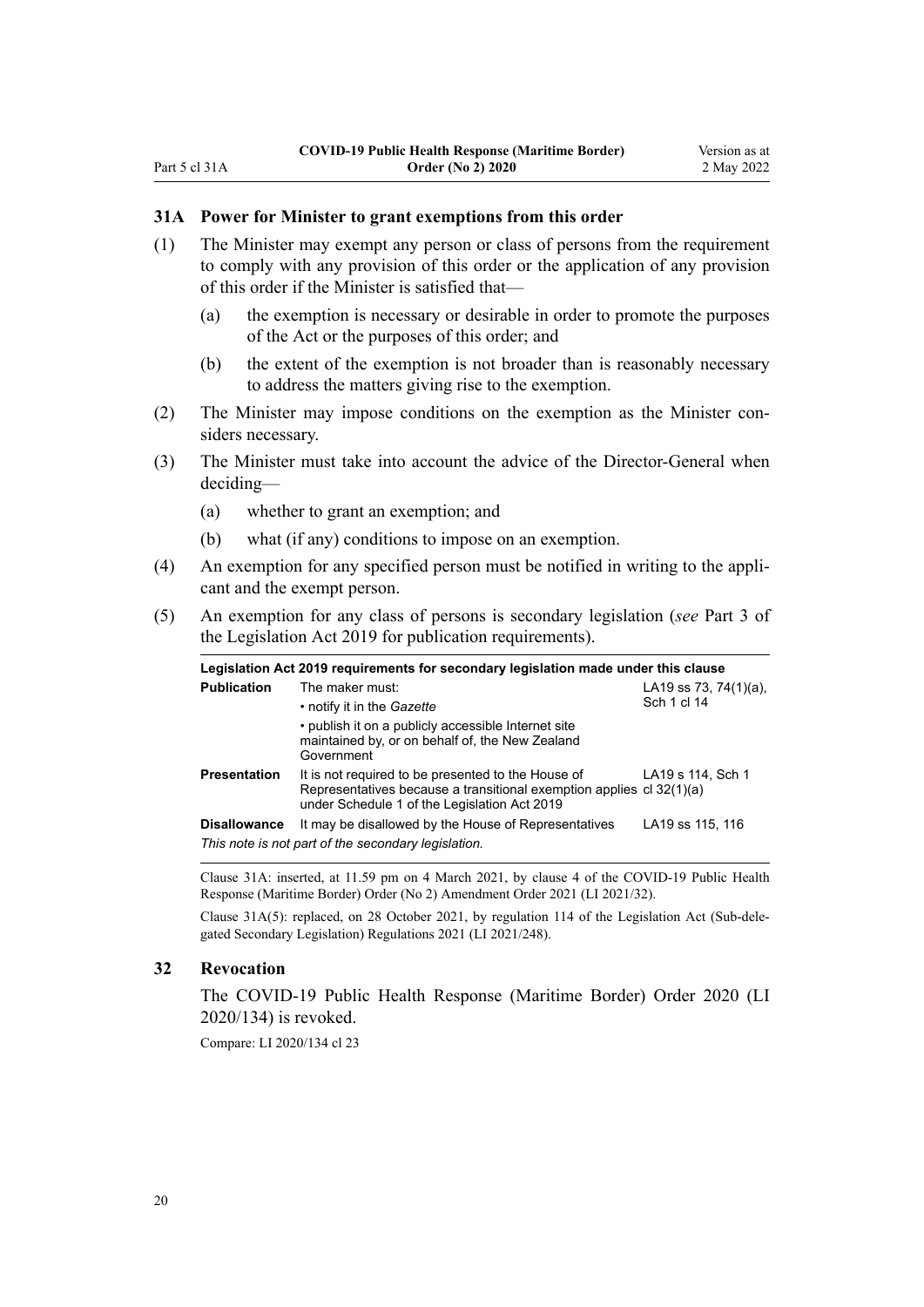## **Schedule 1**

## <span id="page-20-0"></span>**Transitional, savings, and related provisions**

[cl 5](#page-6-0)

### **Part 1**

## **Provisions relating to this order as made**

### **1 Effect of existing isolation or quarantine requirements**

- (1) Any ship or person subject to a specified period of isolation or quarantine under the [COVID-19 Public Health Response \(Maritime Border\) Order 2020](http://legislation.govt.nz/pdflink.aspx?id=LMS363150) immediately before the commencement of this order must comply with the corresponding requirement in this order, and time spent in isolation or quarantine during that period counts for the purpose of this order.
- (2) Every permission granted by the Director-General under clause  $10(2)(e)$  or (f) of the COVID-19 Public Health Response (Maritime Border) Order 2020 con‐ tinues to have effect as if granted under [clause 11\(1\)](#page-8-0) of this order.

## **Part 2**

## **Provision relating to COVID-19 Public Health Response (Isolation and Quarantine and Maritime Border) Amendment Order 2022**

Schedule 1 Part 2: inserted, at 11.59 pm on 15 February 2022, by [clause 12\(a\)](http://legislation.govt.nz/pdflink.aspx?id=LMS646066) of the COVID-19 Public Health Response (Isolation and Quarantine and Maritime Border) Amendment Order 2022 (SL 2022/16).

### **2 Allowing for coordinated, orderly, and proportionate departure from isolation**

- (1) A medical officer of health or a health protection officer may, for the purpose of preventing, and limiting the risk of, the outbreak or spread of COVID-19, require a person who is in isolation on a ship immediately before 11.59 pm on 15 February 2022 to remain in isolation on the ship after their period of isola‐ tion and quarantine would otherwise end under [clause 17](#page-13-0) of this order, for as long as is reasonably necessary to enable a co-ordinated, orderly, and propor‐ tionate departure from isolation on that ship.
- (2) This clause ceases to apply at 11.59 pm on 18 February 2022.

Schedule 1 clause 2: inserted, at 11.59 pm on 15 February 2022, by [clause 12\(a\)](http://legislation.govt.nz/pdflink.aspx?id=LMS646066) of the COVID-19 Public Health Response (Isolation and Quarantine and Maritime Border) Amendment Order 2022 (SL 2022/16).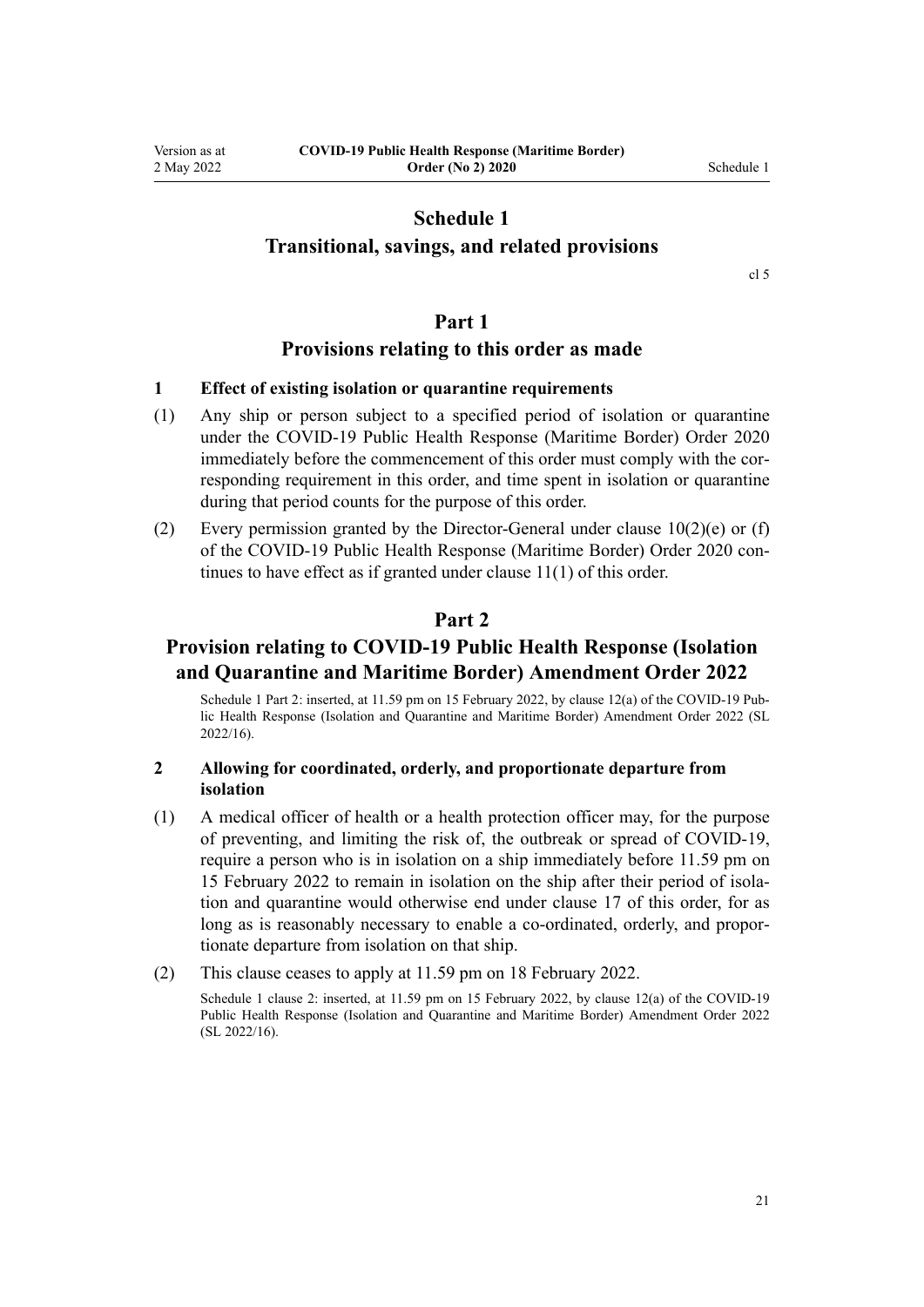## **Part 3**

## **Provisions relating to COVID-19 Public Health Response (Maritime Border and Other Matters) Amendment Order 2022**

Part 3: inserted, at 11.59 pm on 2 May 2022, by [clause 13\(a\)](http://legislation.govt.nz/pdflink.aspx?id=LMS679890) of the COVID-19 Public Health Response (Maritime Border and Other Matters) Amendment Order 2022 (SL 2022/125).

#### **3 Interpretation**

In this Part,—

**amendment order** means the [COVID-19 Public Health Response \(Maritime](http://legislation.govt.nz/pdflink.aspx?id=LMS679844) [Border and Other Matters\) Amendment Order 2022](http://legislation.govt.nz/pdflink.aspx?id=LMS679844)

**old clause** means any clause of this order as in force immediately before it is revoked by the amendment order.

Schedule 1 clause 3: inserted, at 11.59 pm on 2 May 2022, by [clause 13\(a\)](http://legislation.govt.nz/pdflink.aspx?id=LMS679890) of the COVID-19 Public Health Response (Maritime Border and Other Matters) Amendment Order 2022 (SL 2022/125).

### **4 Requirement to isolate or quarantine ceases to apply to certain people at 11.59 pm on 2 May 2022**

- (1) This clause applies to a person if—
	- (a) the person is, immediately before 11.59 pm on 2 May 2022, subject to a requirement to isolate or quarantine in accordance with an old clause (the **requirement**); but
	- (b) the requirement would not have applied to the person if they had arrived in New Zealand at or immediately after that time.
- (2) The requirement ceases to apply to the person at 11.59 pm on 2 May 2022.
- (3) However, the person may request to continue to be isolated in an MIQF under [clause 18](#page-14-0).

Schedule 1 clause 4: inserted, at 11.59 pm on 2 May 2022, by [clause 13\(a\)](http://legislation.govt.nz/pdflink.aspx?id=LMS679890) of the COVID-19 Public Health Response (Maritime Border and Other Matters) Amendment Order 2022 (SL 2022/125).

### **5 Recognition of pre-commencement actions and processes in relation to authorisation to stay in MIQF**

Any action or process undertaken before the commencement of the amendment order by the chief executive or any other person may be taken into account by the chief executive in authorising a person to continue to be isolated in an MIQF on or after commencement if the action or process substantially complies with [clause 18](#page-14-0).

Schedule 1 clause 5: inserted, at 11.59 pm on 2 May 2022, by [clause 13\(a\)](http://legislation.govt.nz/pdflink.aspx?id=LMS679890) of the COVID-19 Public Health Response (Maritime Border and Other Matters) Amendment Order 2022 (SL 2022/125).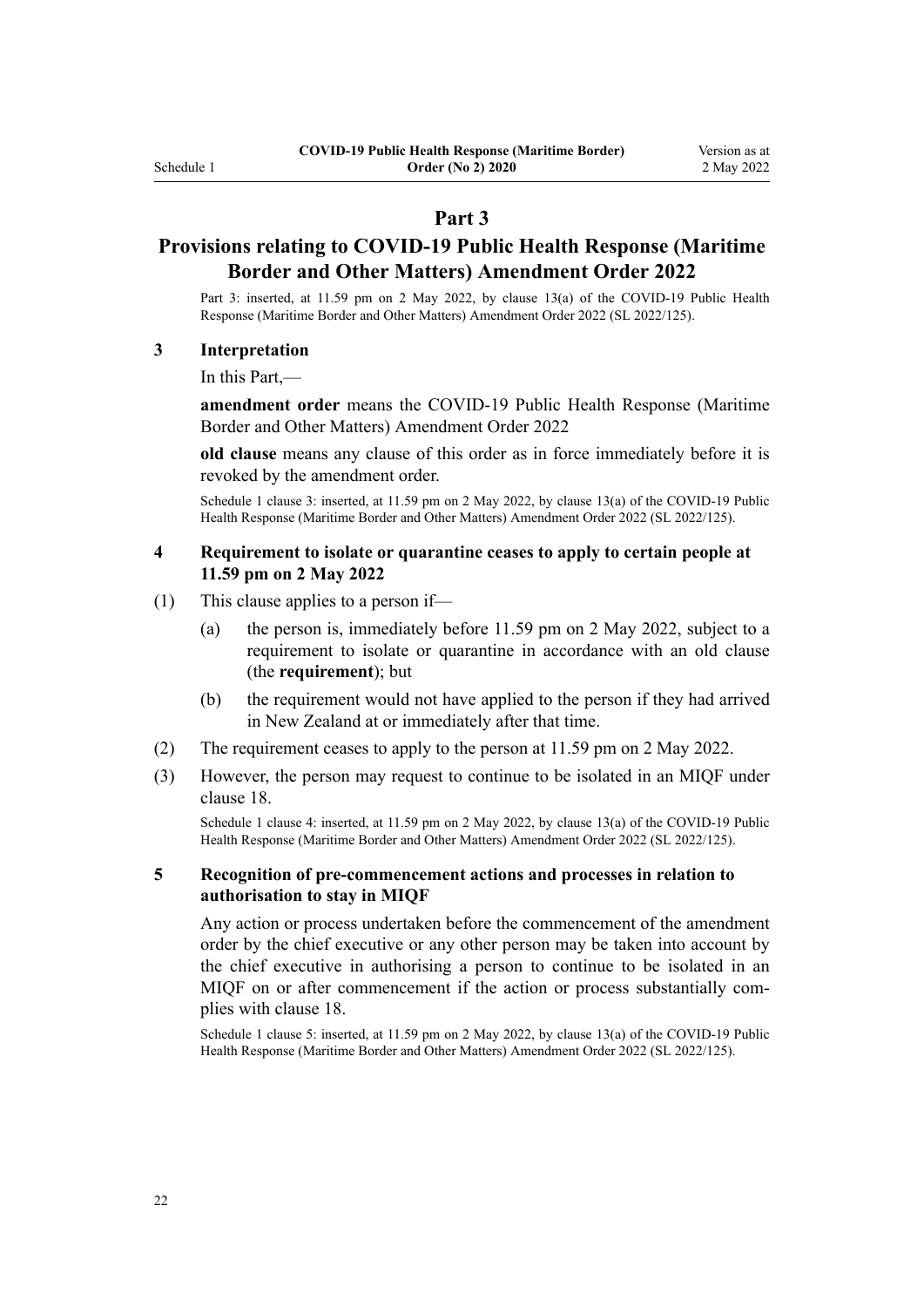Dated at Wellington this 4th day of September 2020.

Hon Chris Hipkins, Minister of Health.

Issued under the authority of the [Legislation Act 2019](http://legislation.govt.nz/pdflink.aspx?id=DLM7298104). Date of notification in *Gazette*: 4 September 2020.